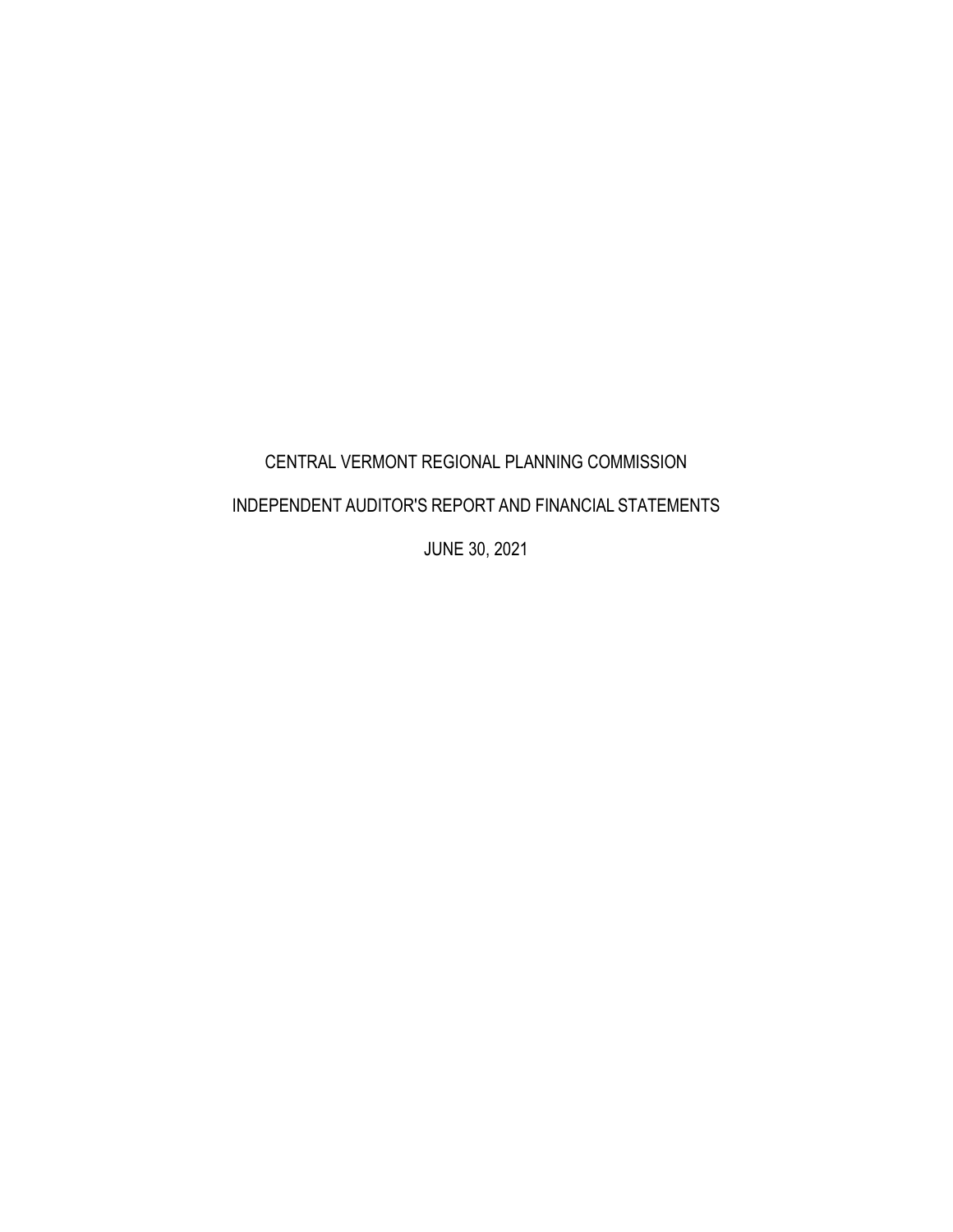## CENTRAL VERMONT REGIONAL PLANNING COMMISSION TABLE OF CONTENTS JUNE 30, 2021

|                                                                                                                                      |            | Page      |
|--------------------------------------------------------------------------------------------------------------------------------------|------------|-----------|
| Independent Auditor's Report                                                                                                         |            | $1 - 2$   |
| Required Supplementary Information:                                                                                                  |            |           |
| Management's Discussion and Analysis                                                                                                 |            | $3 - 7$   |
| <b>Financial Statements:</b>                                                                                                         |            |           |
| <b>Statement of Net Position</b>                                                                                                     | Exhibit A  | 8         |
| Statement of Revenues, Expenses and Changes in Net Position                                                                          | Exhibit B  | 9         |
| <b>Statement of Cash Flows</b>                                                                                                       | Exhibit C  | 10        |
| Notes to the Financial Statements                                                                                                    |            | $11 - 17$ |
| Other Supplementary Information:                                                                                                     |            |           |
| Schedule of Operations - Budget and Actual                                                                                           | Schedule 1 | 18        |
| Schedule of Direct and Indirect Costs                                                                                                | Schedule 2 | 19        |
| Independent Auditor's Report on Internal Control Over Financial Reporting and on                                                     |            |           |
| Compliance and Other Matters Based on an Audit of Financial Statements Performed in<br>Accordance with Government Auditing Standards |            | 20        |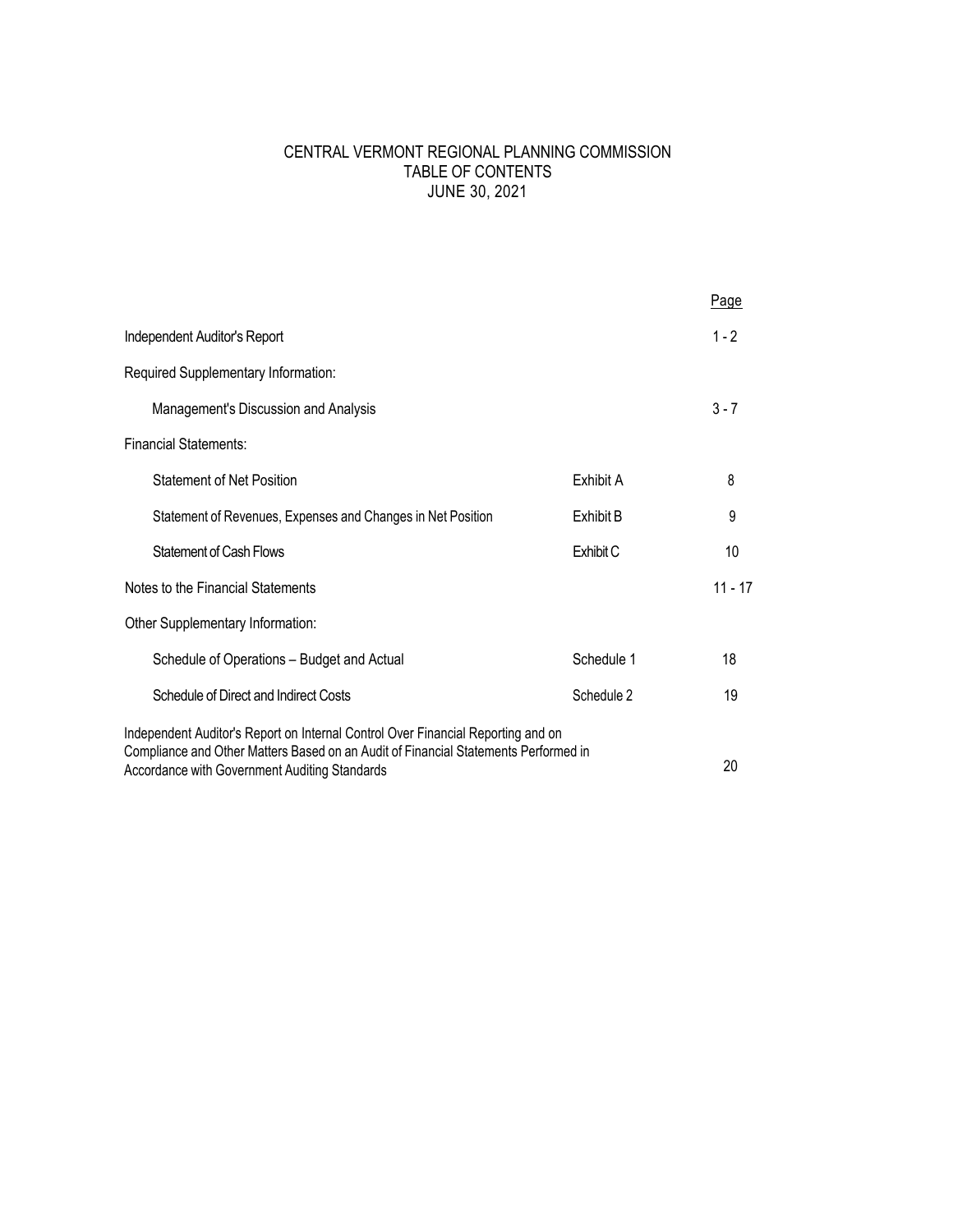# Batchelder Associates, PC

## INDEPENDENT AUDITOR'S REPORT

To the Commissioners of Central Vermont Regional Planning Commission 29 Main Street, Suite 4 Montpelier, VT 05602

#### Report on the Financial Statements

We have audited the accompanying financial statements of the Central Vermont Regional Planning Commission ("Commission"), as of and for the year ended June 30, 2021, and the related notes to the financial statements, which collectively comprise the Commission's basic financial statements as listed in the table of contents.

#### Management's Responsibility for the Financial Statements

Management is responsible for the preparation and fair presentation of these financial statements in accordance with accounting principles generally accepted in the United States of America; this includes the design, implementation, and maintenance of internal control relevant to the preparation and fair presentation of financial statements that are free from material misstatement, whether due to fraud or error.

#### Auditor's Responsibility

Our responsibility is to express an opinion on these financial statements based on our audit. We conducted our audit in accordance with auditing standards generally accepted in the United States of America and the standards applicable to financial audits contained in Government Auditing Standards, issued by the Controller General of the United States. Those standards require that we plan and perform the audit to obtain reasonable assurance about whether the financial statements are free from material misstatement.

An audit includes performing procedures to obtain audit evidence about the amounts and disclosures in the financial statements. The procedures selected depend on the auditor's judgment, including the assessment of the risks of material misstatement of the financial statements, whether due to fraud or error. In making those risk assessments, the auditor considers internal control relevant to the Commission's preparation and fair presentation of the financial statements in order to design audit procedures that are appropriate in the circumstances, but not for the purpose of expressing an opinion on the effectiveness of the entity's internal control. Accordingly, we express no such opinion. An audit also includes evaluating the appropriateness of accounting policies used and the reasonableness of significant accounting estimates made by management, as well as evaluating the overall presentation of the financial statements.

We believe that the audit evidence we have obtained is sufficient and appropriate to provide a basis for our audit opinions.

#### Opinion

In our opinion, the financial statements referred to above present fairly, in all material respects, the respective financial position of the Commission as of June 30, 2021, and the respective changes in financial position and cash flows for the year then ended in accordance with accounting principles generally accepted in the United States of America

## Other Matters – Required Supplemental Information

Accounting principles generally accepted in the United States of America require that the Management's Discussion and Analysis on pages 3 through 7, be presented to supplement basic financial statements. Such information, although not a part of the basic financial statements, is required by the Governmental Accounting Standards Board, who considers it to be an essential part of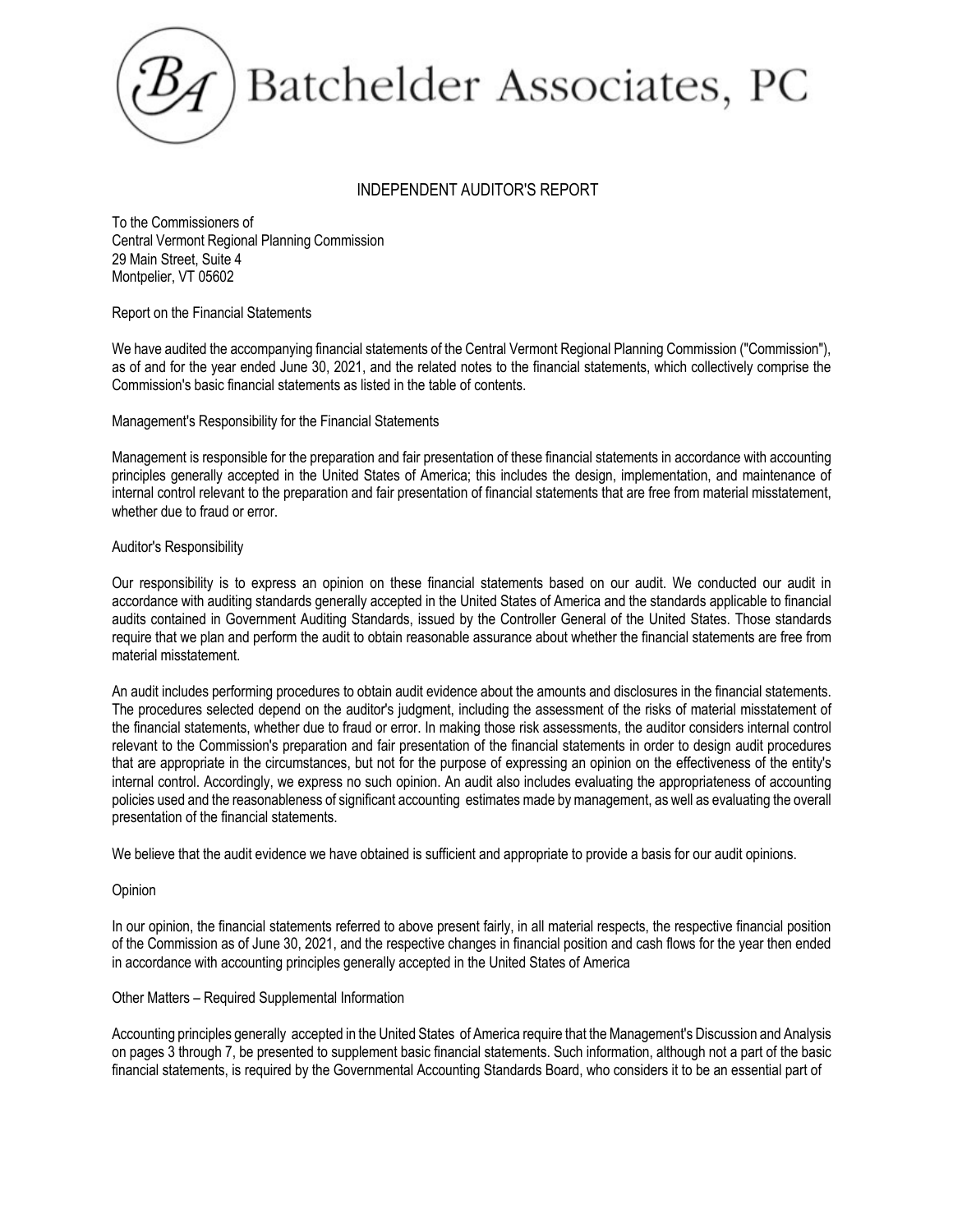#### Central Vermont Regional Planning Commission Page 2

financial reporting for placing the basic financial statements in an appropriate operational, economic, or historical context. We have applied certain limited procedures to the supplementary information in accordance with auditing standards generally accepted in the United States of America, which consisted of inquiries of management about the methods of preparing the

information and comparing the information for consistency with management's responses to our inquiries, the basic financial statements, and other knowledge we obtained during our audit of the basic financial statements. We do not express an opinion or provide any assurance on the information because the limited procedures do not provide us with sufficient evidence to express an opinion or provide any assurance.

#### Other Matters – Other Information

Our audit was conducted for the purpose of forming opinions, on the financial statements that collectively comprise the Central Vermont Regional Planning Commission's basic financial statements. The accompanying financial information listed as Schedules 1 and 2 in the table of contents is presented for purposes of additional analysis and is not a required part of the basic financial statements.

Schedules 1 and 2 are the responsibility of management and were derived from and relate directly to the underlying accounting and other records used to prepare the basic financial statements. Such information has been subjected to the auditing procedures applied in the audit of the basic financial statements and certain additional procedures, including comparing and reconciling such information directly to the underlying accounting and other records used to prepare the basic financial statements or to the standards generally accepted in the United States of America. In our opinion, Schedules 1 and 2 are fairly stated in all material respects in relation to the basic financial statements as a whole.

Other Reporting Required by "Government Auditing Standards"

In accordance with Government Auditing Standards, we have also issued our report dated October 29, 2021 on our consideration of the Commission's internal control over financial reporting and on our tests of its compliance with certain provisions of laws, regulations, contracts, and grant agreements and other matters. The purpose of that report is to describe the scope of our testing of internal control over financial reporting and compliance and the results of that testing, and not to provide an opinion on internal control over financial reporting or on compliance. That report is an integral part of an audit performed in accordance with Government Auditing Standards in considering Commission's internal control over financial reporting and compliance.

Batchelder Associates, PC

Batchelder Associates, PC Barre, Vermont VT License #945 October 29, 2021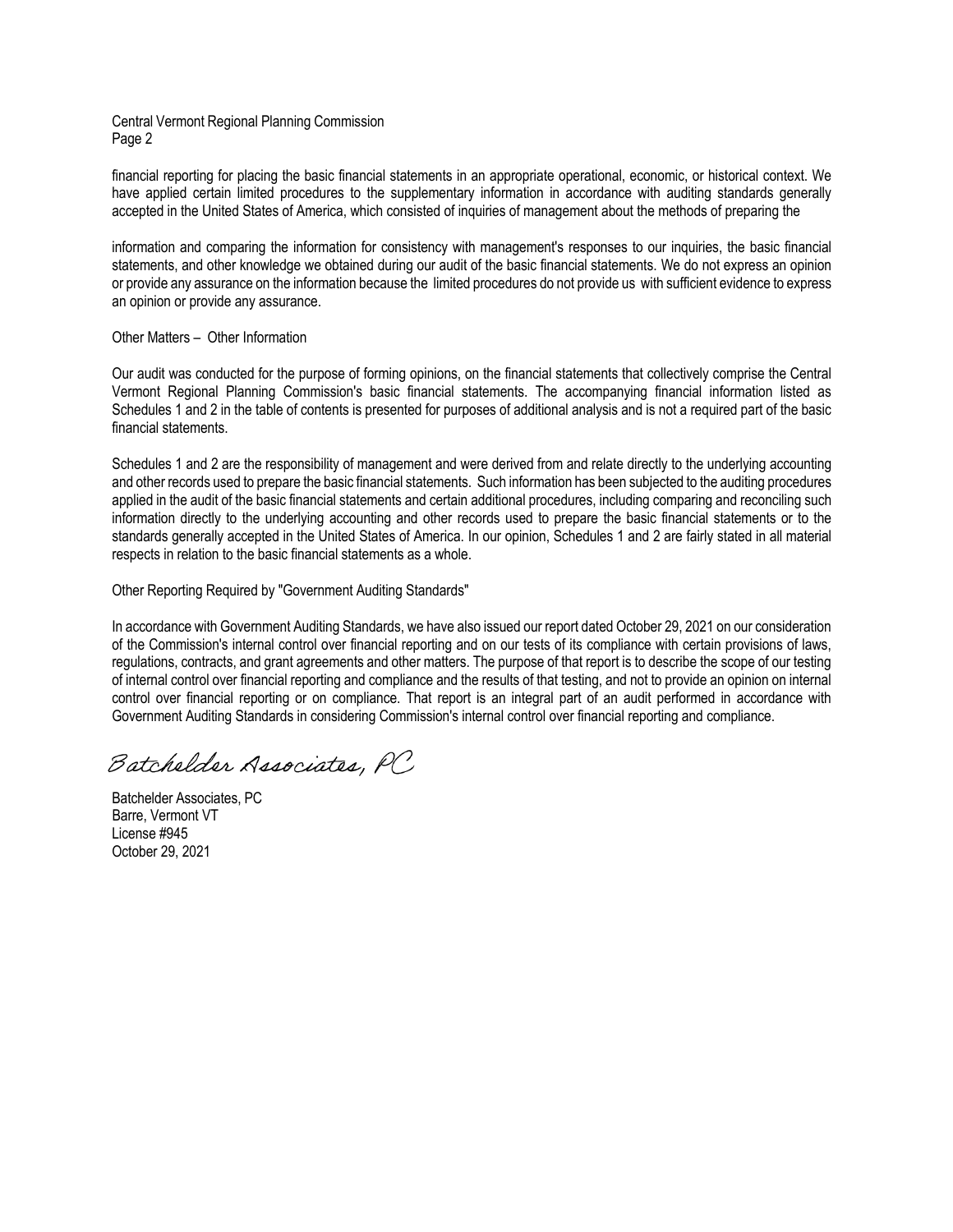#### **Introduction**

This section explains the general financial condition and results of operations of the Central Vermont Regional Planning Commission (Commission) for the fiscal year ended June 30, 2021. Please read this in conjunction with the Commission's financial statements, which begin on page 8.

#### **Central Vermont Regional Planning Commission**

The mission of the Central Vermont Regional Planning Commission is to assist member municipalities in providing effective local government and to work cooperatively with them to address regional issues.

The legal basis and powers for the Commission serving as the region's regional planning commission stem from and are as stipulated in 24 V.S.A. Chapter 117 § 4301 et seq., as amended, 24 V.S.A. § 4345 et seq. and such other laws as may be enacted by the General assembly of the State of Vermont. The Commission was charted by the municipalities of Washington County in 1967 and is funded in part through the State of Vermont property transfer tax as outlined in 24 V.S.A. § 4306 (a). Along with other regional planning commissions in Vermont, Central Vermont Regional Planning Commission is a nontaxing political subdivision of the State of Vermont established under state statute (24 V.S.A. §4341). To the extent a conflict exists with a provision in Vermont statutes governing regional planning commissions, the Vermont statutes will control.

#### **Financial Highlights**

Key financial highlights for 2021 are as follows:

• The Commission's total net position increased by \$63,574 in 2021 compared to an increase of \$165,094 in 2020.

#### **Using These Financial Statements**

The Statement of Net Position and Statement of Revenues, Expenses and Changes in Net Position (on pages 8 and 9) provide information about the Commission's activities as a whole. These statements include all assets, deferred outflows of resources, and liabilities of the Commission using the accrual basis of accounting, which is similar to the accounting used by most privatesector companies. All of the current year's revenue and expenses are taken into account regardless of when cash is received or paid.

Net position is the difference between assets, deferred outflows of resources and liabilities, and is one way to measure the financial health, or financial position, of the Commission. Over time, increases or decreases in the Commission's net position is one indicator of whether its financial health is improving or deteriorating. Other factors to consider are changes in the mix of grant and operating revenue.

## **Budget**

The Commission builds its annual budget on diverse sources of funding. Transportation funding is primarily federal (80%), from Federal Highways Administration funds, so it is dependent on the Federal Transportation Bill for appropriations of planning funds.The Commission receives 10% of matching fund for the majority of the federal transportation funds from the state, making it dependent on the actions of the Vermont legislature. The Commission receives dues from its member municipalities that in year ended June 30, 2021 totaled \$79,875 as unrestricted revenue used to locally match projects and support basic operations. Locally specific projects are matched by the community (typically 20% matches); local match is generated by the local property tax.

The State of Vermont provides regional planning funding through an annual performance-based contract through the Agency of Commerce and Community Development (ACCD). These funds were \$267,580 for year ended June 30, 2021. With these funds, the Commission carries out statutory duties as specified in an annual work program approved by the Commission and ACCD. These funds are used as a match for local and regional projects.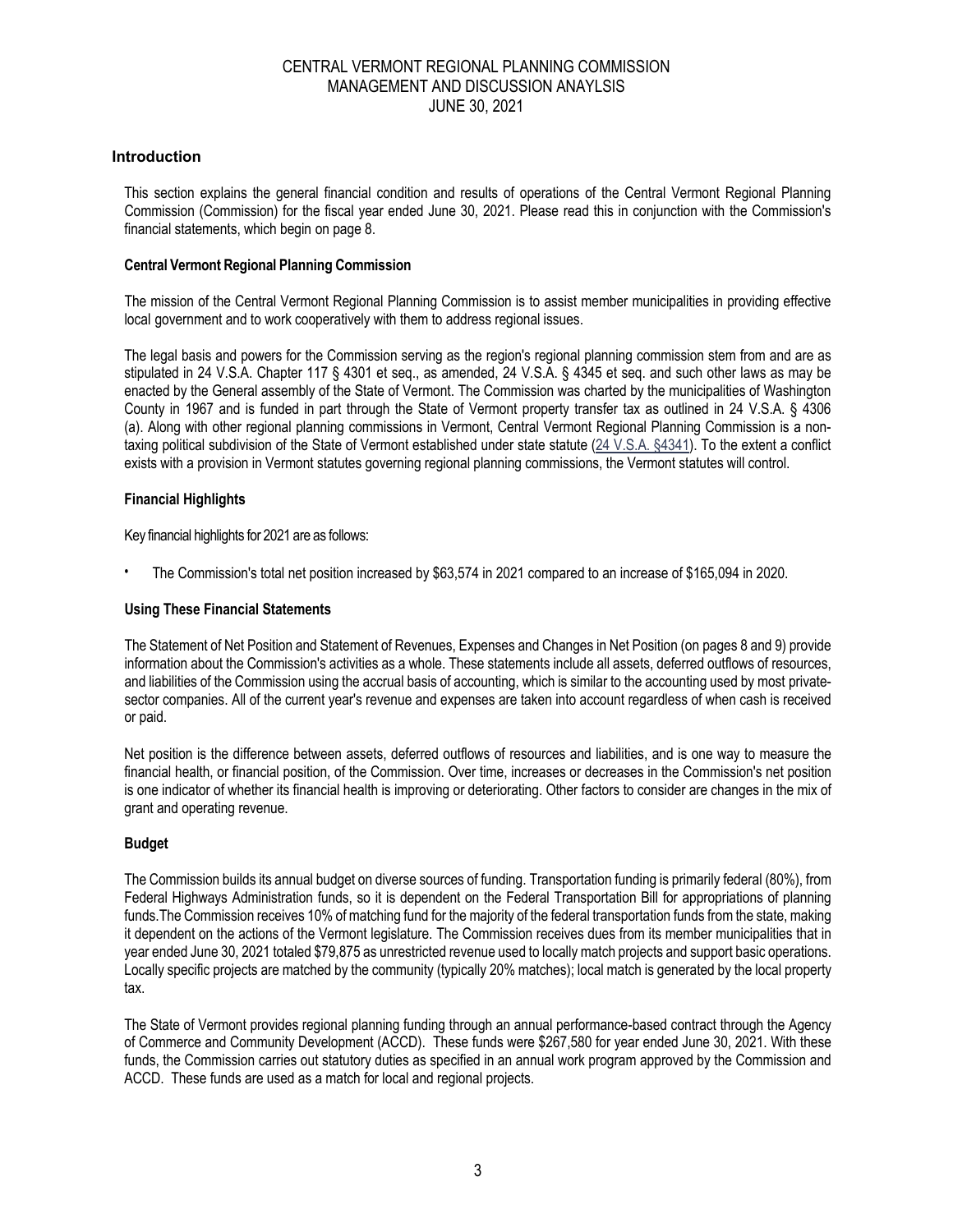#### **Budget (continued)**

The Commission also funds its operations through special purpose grants and service contracts for technical assistance. These funds tend to vary from year to year, but include funding through the Agency of Natural Resources, Emergency Management Performance Grants funded by the federal U.S. Department of Homeland Security through Vermont Emergency Management, and other granting agencies.

#### **Operating Results**

The Commission finished the year ended June 30, 2021 with a surplus change in net position of \$63,574. These results are shown on the statement of Revenues, Expenses and Changes in Net Position on page 9.

Each year the indirect rate is estimated and negotiated based on the most recent audited expenses. This indirect rate is used to charge contracts two fiscal years following the current year's negotiated rate. For example, the fiscal year 2021 indirect rate will be used in charging grants and contracts during fiscal year 2023. There will always be some variance between the estimated and actual expenses, of which can be used to influence the indirect rate in future years, assuming fluctuation base is known at the time of rate negotiation.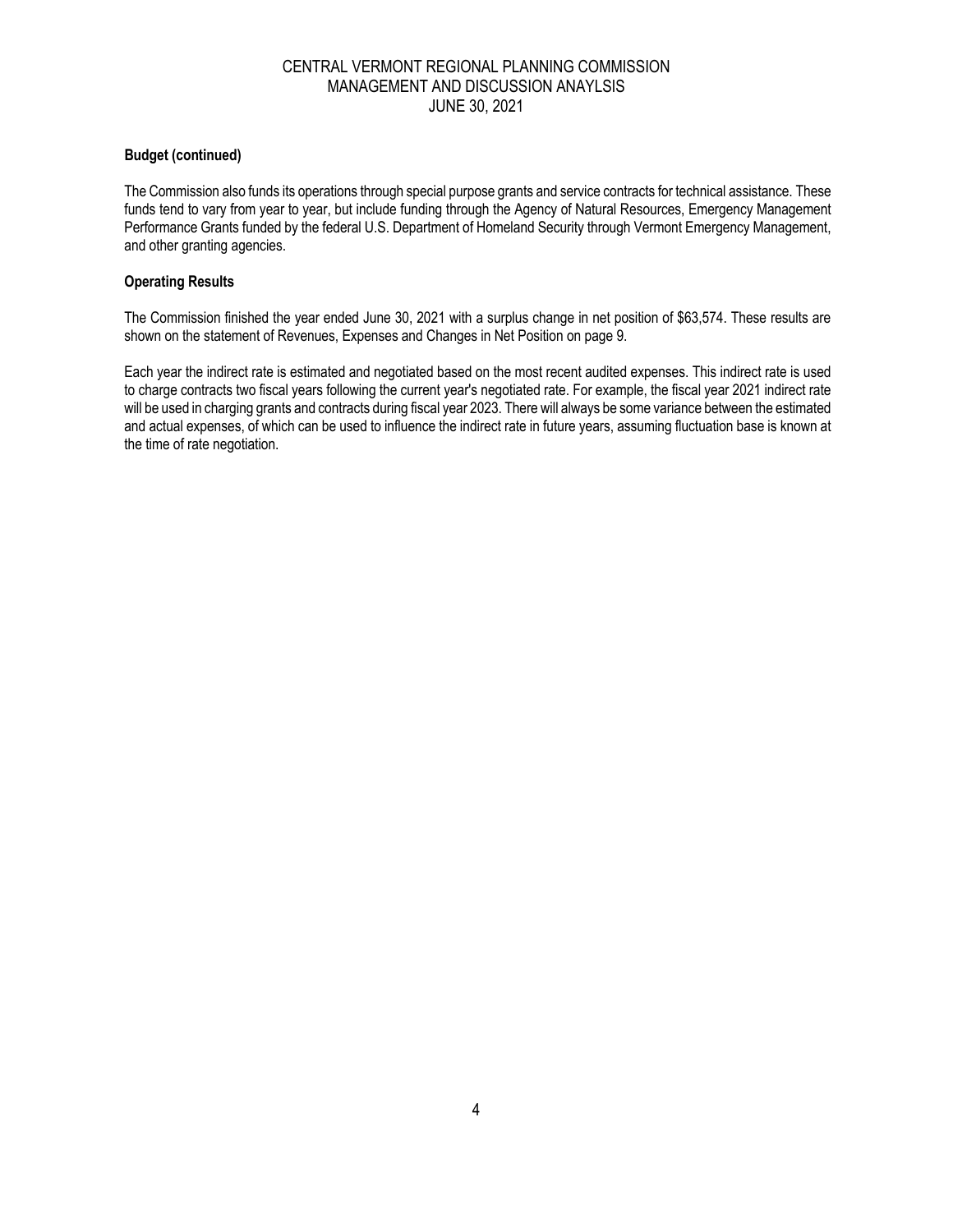#### **Condensed Financial Information – Net Position**

As noted earlier, net assets may serve over time as a useful indicator of a government's financial position. In the case of the Commission, assets exceed liabilities by \$517,982 at the close of the most recent fiscal year.

Investment in capital assets represents 2.4% of the Commission's net position, less any related debt used to acquire those assets that are still outstanding. The Commission uses these capital assets to provide services; consequently, these assets are not availablefor future spending.

The remaining balance of unrestricted net assets of \$505,955 may be used to meet the Commission's ongoing obligations to citizens and creditors. At the end of the current fiscal year, the Commission is able to report a positive net position balance for the entity as a whole.

|                                         | 2021          |    | 2020    |  |
|-----------------------------------------|---------------|----|---------|--|
| Current assets                          |               |    |         |  |
| Cash and cash equivalents               | \$<br>352,519 | \$ | 266,930 |  |
| Accounts receivable                     | 240,493       |    | 294,685 |  |
| Prepaid expenses                        | 19,765        |    | 14,378  |  |
| Total current assets                    | 612,777       |    | 575,993 |  |
| Noncurrent assets                       |               |    |         |  |
| Deposits                                | 4,415         |    | 4,415   |  |
| Property, plant and equipment           | 12,027        |    | 10,520  |  |
| Total noncurrent assets                 | 16,442        |    | 14,935  |  |
| Total assets                            | 629,219       |    | 590,928 |  |
| <b>Current liabilities</b>              |               |    |         |  |
| Accounts payables                       | 26,331        |    | 27,684  |  |
| Accrued payroll and benefits            | 25,943        |    | 33,669  |  |
| Deferred income                         | 1,685         |    | 16,355  |  |
| Accrued compensated balances            | 52,415        |    | 49,233  |  |
| Pension liability                       | 4,863         |    | 9,578   |  |
| Total current liabilities               | 111,237       |    | 136,519 |  |
| <b>Net Position</b>                     |               |    |         |  |
| Invested in capital assets, net of debt | 12,027        |    | 10,520  |  |
| Unrestricted                            | 505,955       |    | 443,889 |  |
| Total net position                      | \$<br>517,982 | \$ | 454,409 |  |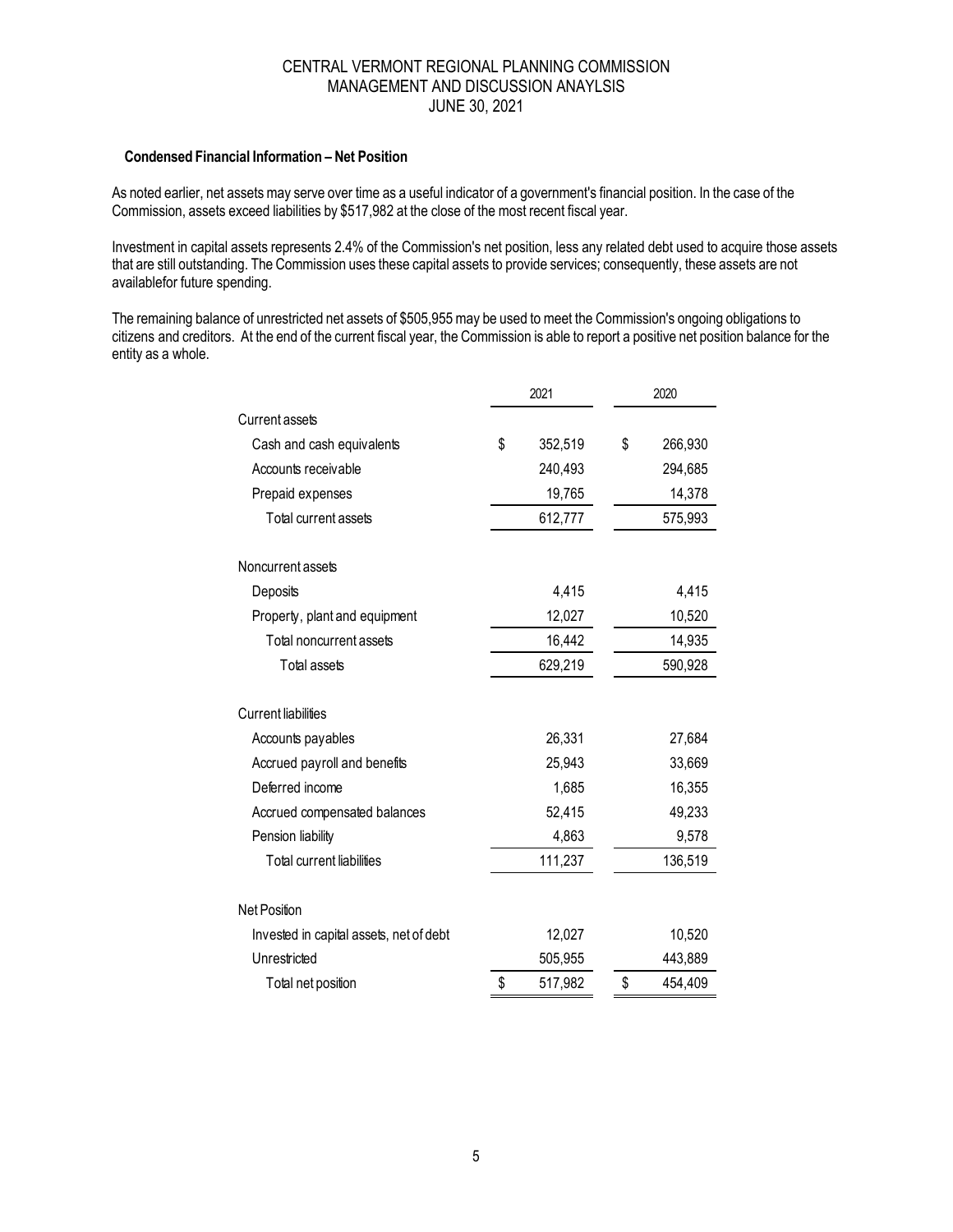| uws.                            | 2021            |    | 2020      |
|---------------------------------|-----------------|----|-----------|
| Operating revenue               | \$<br>1,016,896 | \$ | 1,455,550 |
| Operating expenses              | 952,372         |    | 1,290,960 |
| Operating income                | 64,524          |    | 164,590   |
| Nonoperating revenue/(Expenses) |                 |    |           |
| Investment income               | 320             |    | 504       |
| <b>Bad Debts</b>                | (1,270)         |    |           |
| Nonoperating income/(Loss)      | (950)           |    | 504       |
| Change in Net Position          | 63,574          |    | 165,094   |
| Net Position July 1, 2020       | 454,408         |    | 289,314   |
| Net Position - June 30, 2021    | \$<br>517,982   | \$ | 454,408   |

#### **Condensed Financial Information - Revenues, Expenses and Changes in Net Position for the years ended June 30, 2021 and 2020 are as follows:**

## **Budgeting Highlights**

The Commission's budget is prepared according to the requirements of the Commission's bylaws and policies. The operating budget, included proposed expenditures and estimated revenues. Final revenues and other financing sources, in the amount of \$1,016,897 were less than originally budgeted revenues by the amount of \$113,650.

Operating expenditures were budgeted at \$1,075,075 while actual operating expenditures were only \$952,372, a decrease of \$122,703. Overall operating budget showed a favorable increase of \$55,471 while the actual results were favorable by \$64,524.

#### **Current Issues**

1. Central Vermont Regional Planning Commission works with local officials to keep the annual per capita dues at a fair, but equitable level. The dues received in fiscal year 2021 totaled \$79,875.

2. Regional commissions are also affected by grant funding that is either non-existent in some years or very minimal in others. Some grant sources will not pay their fair share of administrative costs and as a result, the Commission has to use its local dues, State appropriations and/or its fund balance to meet this need. It should be recognized that there is limited money available to be used as "local" match for grants.

3. Increasingly, state, and federal grants have moved to performance-based contracting. For these types of agreements, payments are made when deliverables are produced, not in regular installments based on reimbursement of actual costs. These types of grants mean the Commission has to advance larger amounts of funds for longer periods of time, typically 3-6 months.

4. This has resulted in a greater need to build and maintain an adequate reserve fund to facilitate cash flow, especially when consultant expenses are involved.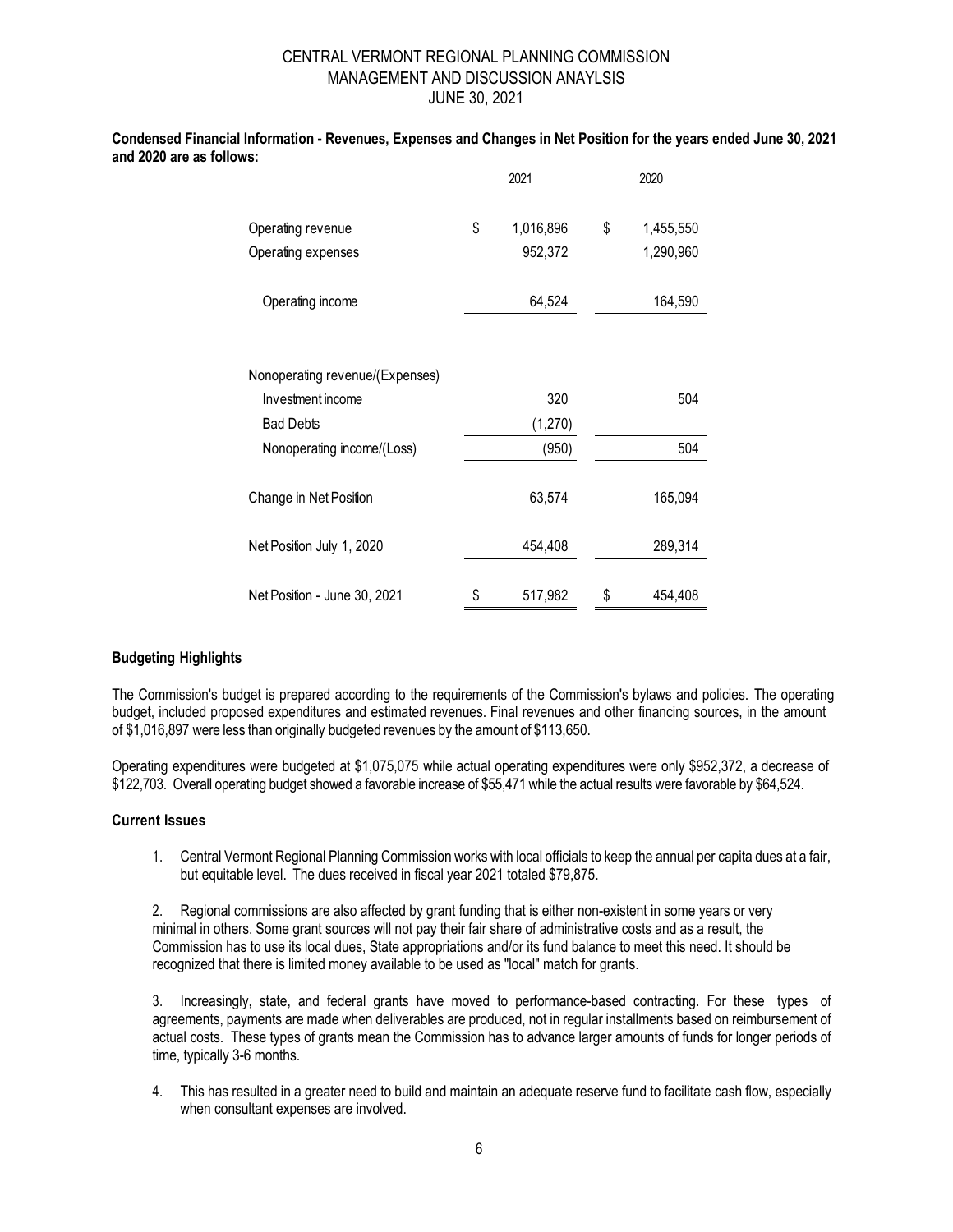#### **Contacting the Commission's Financial Management**

This financial report is designed to provide our citizens and creditors with a general overview of the Commission's finances, and to reflect the Commission's accountability for the monies it receives. Questions about this report or requests for additional financial information should be directed to Bonnie Waninger, Executive Director, Central Vermont Regional Planning Commission, 29 Main Street, Suite 4, Montpelier, Vermont 05602.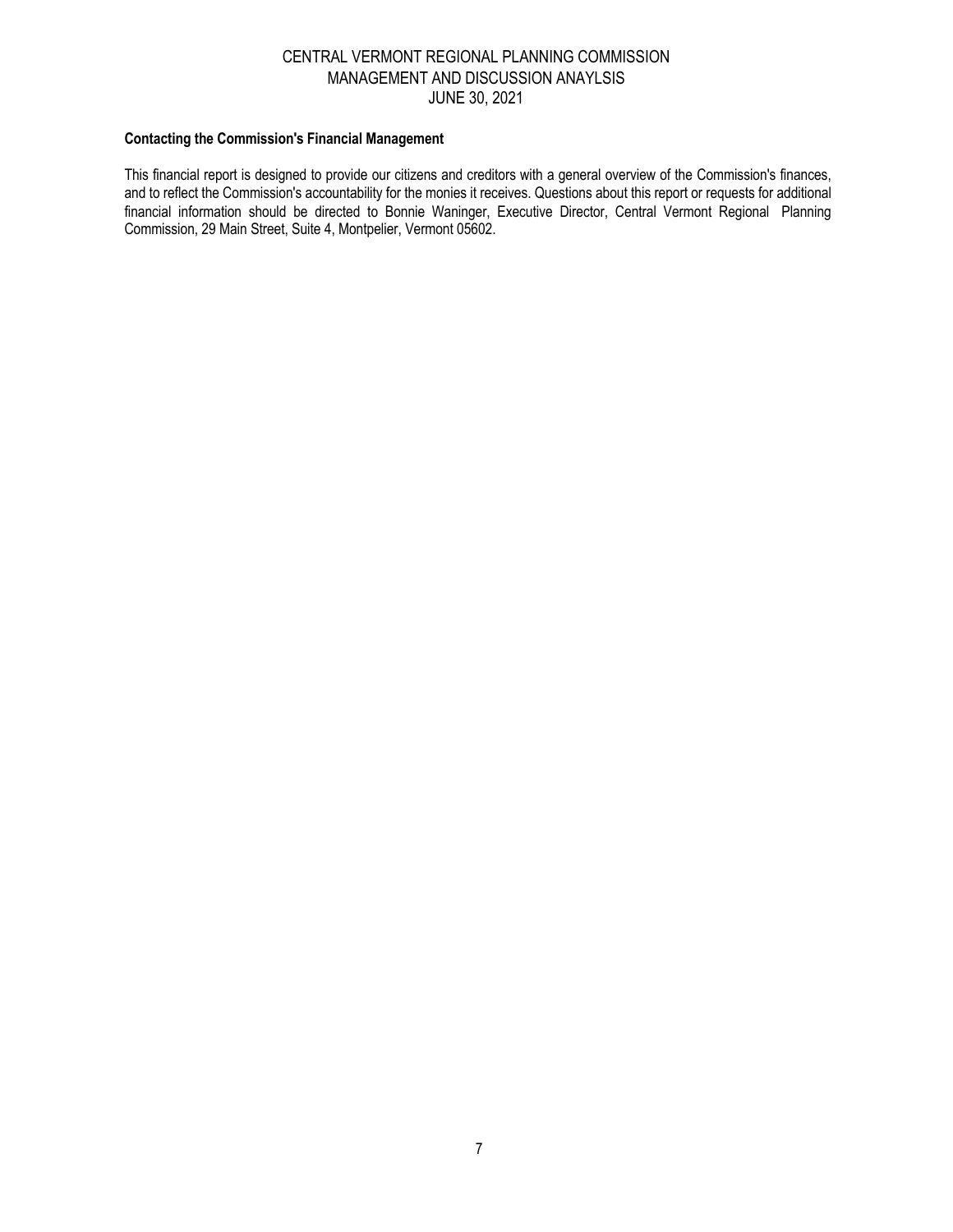### STATEMENT OF NET POSITION JUNE 30, 2021 CENTRAL VERMONT REGIONAL PLANNING COMMISSION

| <b>ASSETS</b><br><b>Current Assets:</b>                         |               |
|-----------------------------------------------------------------|---------------|
| Cash and cash equivalents                                       | \$<br>352,519 |
| Receivables                                                     | 240,493       |
| Prepaid expenses                                                | 19,765        |
| <b>Total Current Assets</b>                                     | 612,777       |
| Noncurrent Assets:                                              |               |
| Deposits                                                        | 4,415         |
| Property, plant and equipment (net of accumulated depreciation) | 12,027        |
| <b>Total Noncurrent Assets</b>                                  | 16,442        |
| <b>Total Assets</b>                                             | 629,219       |
| <b>LIABILITIES</b>                                              |               |
| Current Liabilities:                                            |               |
| Accounts payable                                                | 26,331        |
| Accrued payroll and benefits                                    | 25,943        |
| Accrued compensated balances                                    | 52,415        |
| Pension Liability                                               | 4,863         |
| <b>Total Current Liabilities</b>                                | 109,552       |
| Deferred Inflows:                                               |               |
| Deferred income                                                 | 1,685         |
| <b>Total Deferred Inflows</b>                                   | 1,685         |
| <b>Total Liabilities</b>                                        | 111,237       |
| <b>NET POSITION</b>                                             |               |
| Net investment in property and equipment                        | 12,027        |
| Unrestricted                                                    | 505,955       |
| <b>Total Net Position</b>                                       | \$<br>517,982 |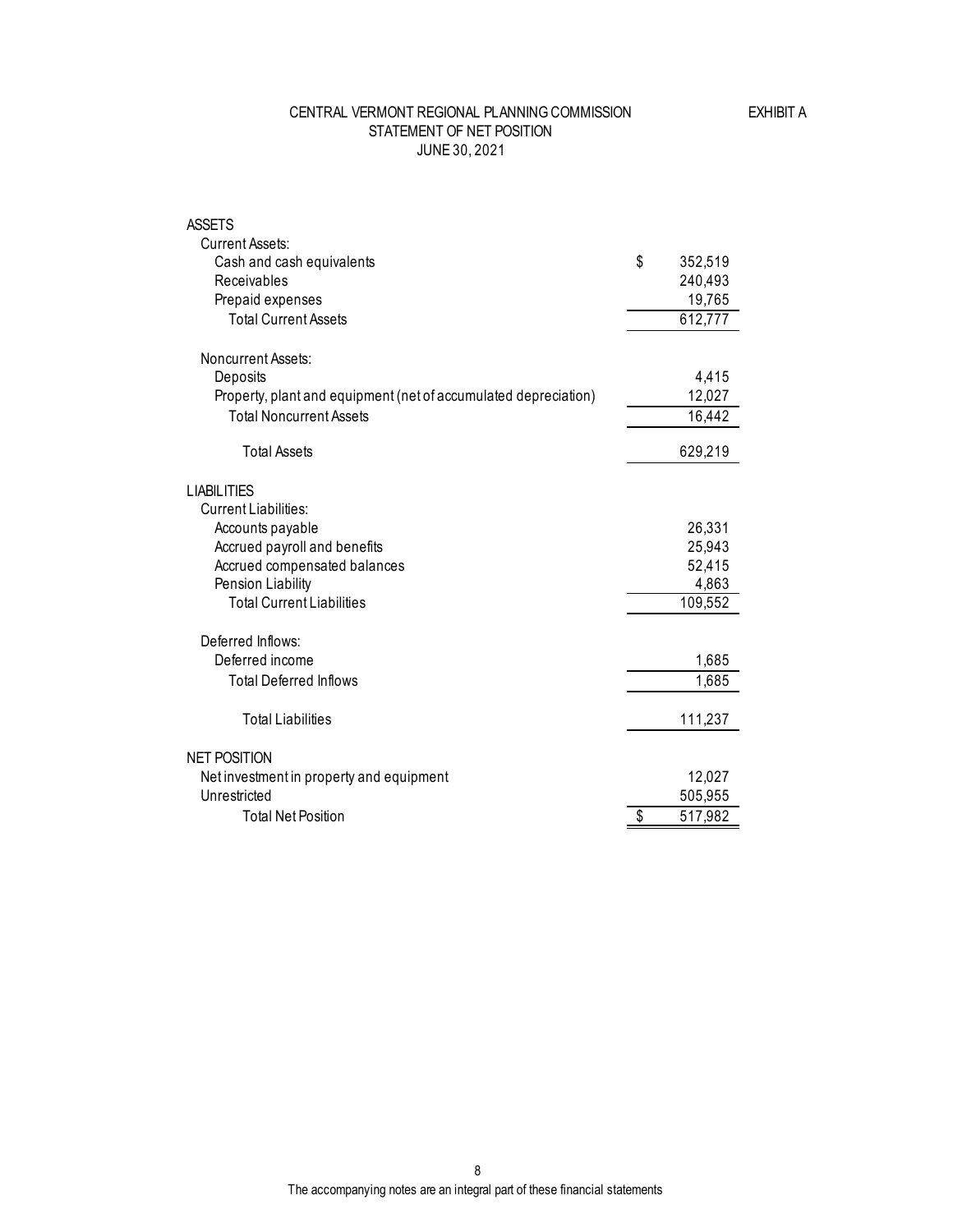## STATEMENT OF REVENUES, EXPENSES, AND CHANGES IN NET POSITION FOR THE YEAR ENDED JUNE 30, 2021 CENTRAL VERMONT REGIONAL PLANNING COMMISSION

| OPERATING REVENUE                            |               |
|----------------------------------------------|---------------|
| Federal, state and other grants              | \$<br>917,148 |
| Fees for services                            | 13,521        |
| Local communities - annual assessments       | 79,875        |
| Other income                                 | 6,352         |
| <b>Total Operating Revenue</b>               | 1,016,896     |
|                                              |               |
| <b>OPERATING EXPENSES</b>                    |               |
| Salaries and wages                           | 460,037       |
| Payroll taxes and benefits                   | 154,115       |
| Consultants and contract services            | 230,769       |
| Rent and occupancy                           | 44,463        |
| Other operating expenses                     | 57,749        |
| Depreciation                                 | 5,239         |
| <b>Total Operating Expenses</b>              | 952,372       |
| OPERATING REVENUE (EXPENSES)                 | 64,524        |
| NONOPERATING REVENUE (EXPENSES)              |               |
| Investment income                            | 320           |
| <b>Bad Debts</b>                             | (1,270)       |
| <b>Total Nonoperating Revenue (Expenses)</b> | (950)         |
| CHANGE IN NET POSITION                       | 63,574        |
| NET POSITION - JULY 1, 2020                  | 454,408       |
| NET POSITION - JUNE 30, 2021                 | \$<br>517,982 |

EXHIBIT B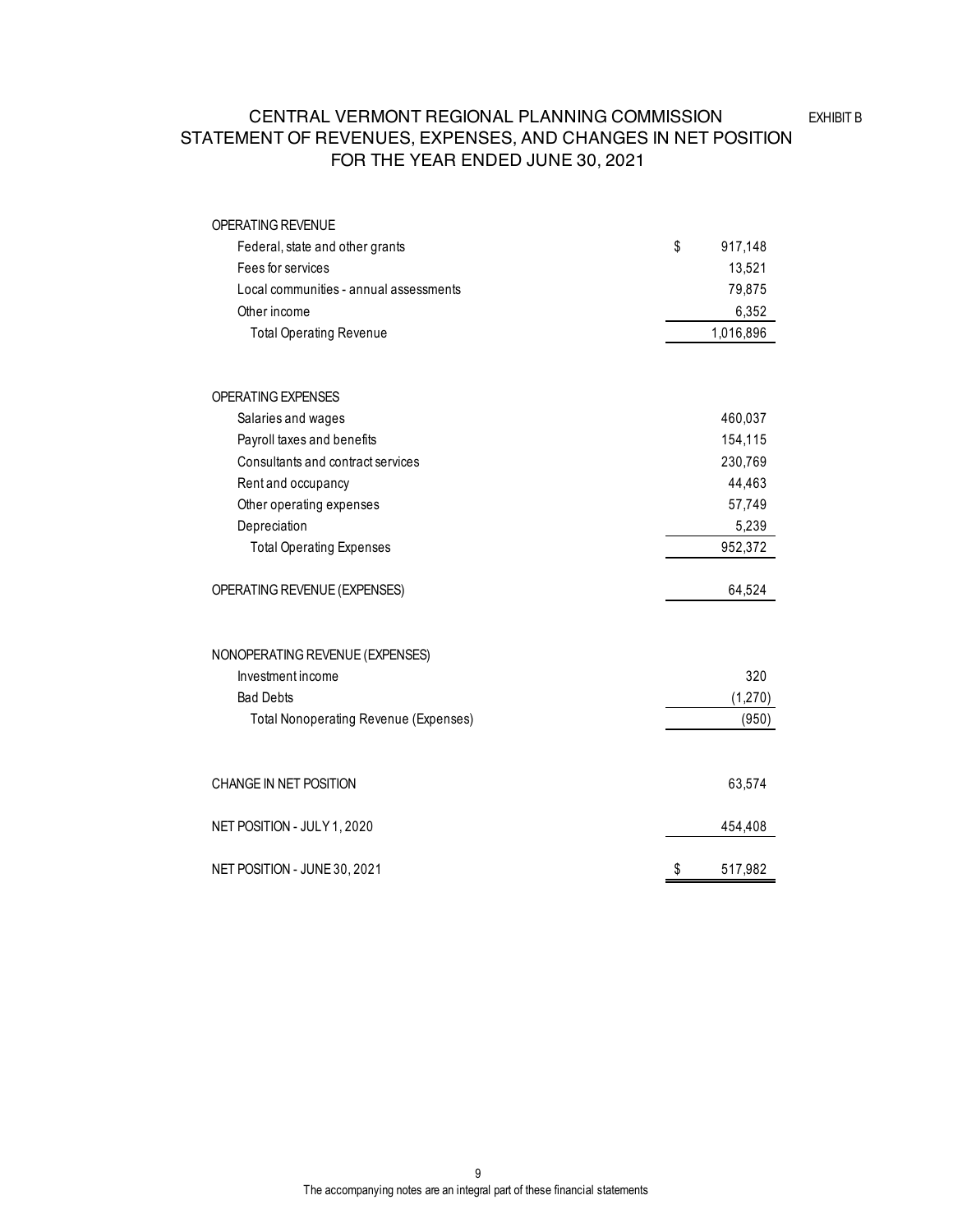#### CENTRAL VERMONT REGIONAL PLANNING COMMISSION STATEMENT OF CASH FLOWS FOR THE YEAR ENDED JUNE 30, 2021

| CASH FLOWS FROM OPERATING ACTIVITIES                                                  |                 |
|---------------------------------------------------------------------------------------|-----------------|
| Receipts from operating activity                                                      | \$<br>1,056,418 |
| Cash paid for personnel                                                               | (623, 411)      |
| Cash paid for goods and services                                                      | (340, 991)      |
| Net Cash provided by Operating Activities                                             | 92,016          |
| CASH FLOWS FROM NON-CAPITAL FINANCING ACTIVITIES                                      |                 |
| CASH FLOWS FROM CAPITAL & RELATED FINANCING ACTIVITIES                                |                 |
| Purchase of capital assets                                                            | (6,747)         |
| Net Cash Flow from Capital & Related Financing Activities                             | (6,747)         |
| CASH FLOWS FROM INVESTING ACTIVITIES                                                  |                 |
| Interest received                                                                     | 320             |
| Net Cash Provided From Investing Activities                                           | 320             |
| INCREASE IN CASH AND CASH EQUIVALENTS                                                 | 85,589          |
|                                                                                       |                 |
| CASH AND CASH EQUIVALENTS, JULY 1, 2020                                               | 266,930         |
| CASH AND CASH EQUIVALENTS, JUNE 30, 2021                                              | 352,519<br>\$   |
| RECONCILIATION OF OPERATING INCOME TO NET CASH<br><b>USED BY OPERATING ACTIVITIES</b> |                 |
| Operating Income                                                                      | 64,524          |
| Depreciation                                                                          | 5,239           |
| <b>Bad Debt</b>                                                                       | (1,270)         |
| (Increase) decrease in accounts receivable                                            | 54,192          |
| (Increase) decrease in prepaid expenses                                               | (5,387)         |
| Increase (decrease) in accounts payable                                               | (1,353)         |
| Increase (decrease) in compensated balances                                           | 3,182           |
| Increase (decrease) in accrued payroll                                                | (7, 726)        |
| Increase (decrease) in pension liability                                              | (4,715)         |
| Increase (decrease) in deferred income                                                | (14, 670)       |
| Net cash provided by operating activities                                             | \$<br>92,016    |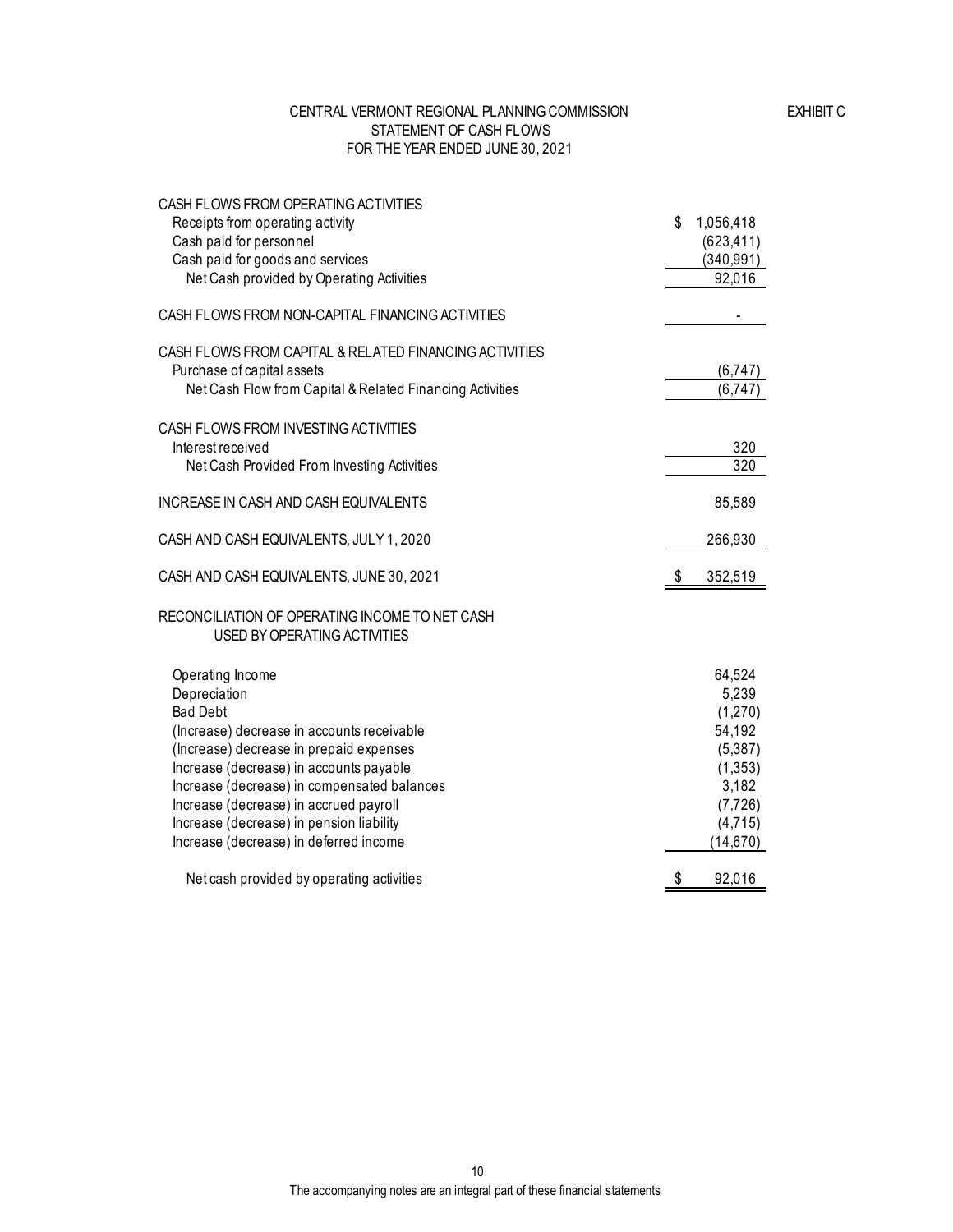#### **NOTE 1. Description of the Commission and Reporting Entity**

The Central Vermont Regional Planning Commission ("Commission") operates under the Vermont Municipal and Regional Planning and Development Act (V.S.A. 24, Chapter 117) and its adopted bylaws. Although active participation is voluntary, twenty-three (23) member municipalities participate in and recognize the value of regional planning. The Commission is one of 11 regional planning commissions in Vermont.

The Commission is governed by members appointed by the region's municipalities. They implement a variety of projects and programs tailored to local and regional needs, and also complete projects of statewide importance and interest.

The Commission is a non-profit organization exempt from income taxes under the Internal Revenue Code as an instrumentality ofpolitical subdivision of the State of Vermont.

#### **NOTE 2. Summary of Significant Accounting Policies**

#### **The Financial Reporting Entity**

This report includes all the funds of the Commission. The reporting entity consists of the primary government; organizations for which the primary government is financially accountable; and other organizations for which the nature and significance of their relationship with the primary government are such that their exclusion would cause the reporting entity's financial statements to be misleading or incomplete. Component units are legally separate organizations for which the elected officials of the primary government are financially accountable. The primary government is financially accountable if it appoints a voting majority of the organization's governing body and is able to impose its will on that organization or there is a potential for the organization to providespecific financial benefits to or burdens on the primary government. The primary government may be financially accountable if an organization is fiscally dependent on the primary government. The Commission currently acts as fiscal agent for the Local Emergency Planning Committee #5 (LEPC5). The City of Barre was the LEPC's previous fiscal agent and holds LEPC funds. The LEPC5's funds are included in the Commission's Financial Statements. There are no other entities that should be combined with the Financial Statements of the Commission.

#### **Basis of Presentation**

The Commission reports itself as a business-type activity as defined in GASB 34.

Operating revenues include grant revenue, project and community match revenues, and consulting revenues and result from transactions associated with the principal activities of the organization. Non-operating revenues, such as investment earnings and fiscal agent receipts and expenses result from non-exchange transactions or ancillary activities.

#### **Measurement Focus**

The accounting and financial reporting treatment applied is determined by the measurement focus. The financial statements are reported using the economic resources measurement focus. This means that all assets, liabilities and deferred inflows and outflows(whether current or noncurrent) are included on the statement of net position. Fund equity (i.e., net total position) is segregated intorestricted and unrestricted net position. Operating statements present increases (i.e., revenues) and decreases (i.e., expenses) intotal net position.

#### **Basis of Accounting**

Business type activities are accounted for on the economic resources measurement focus using the accrual basis of accounting. Revenues are recorded when they are earned, including unbilled services which are accrued. Expenses are recorded at the time liabilities are incurred.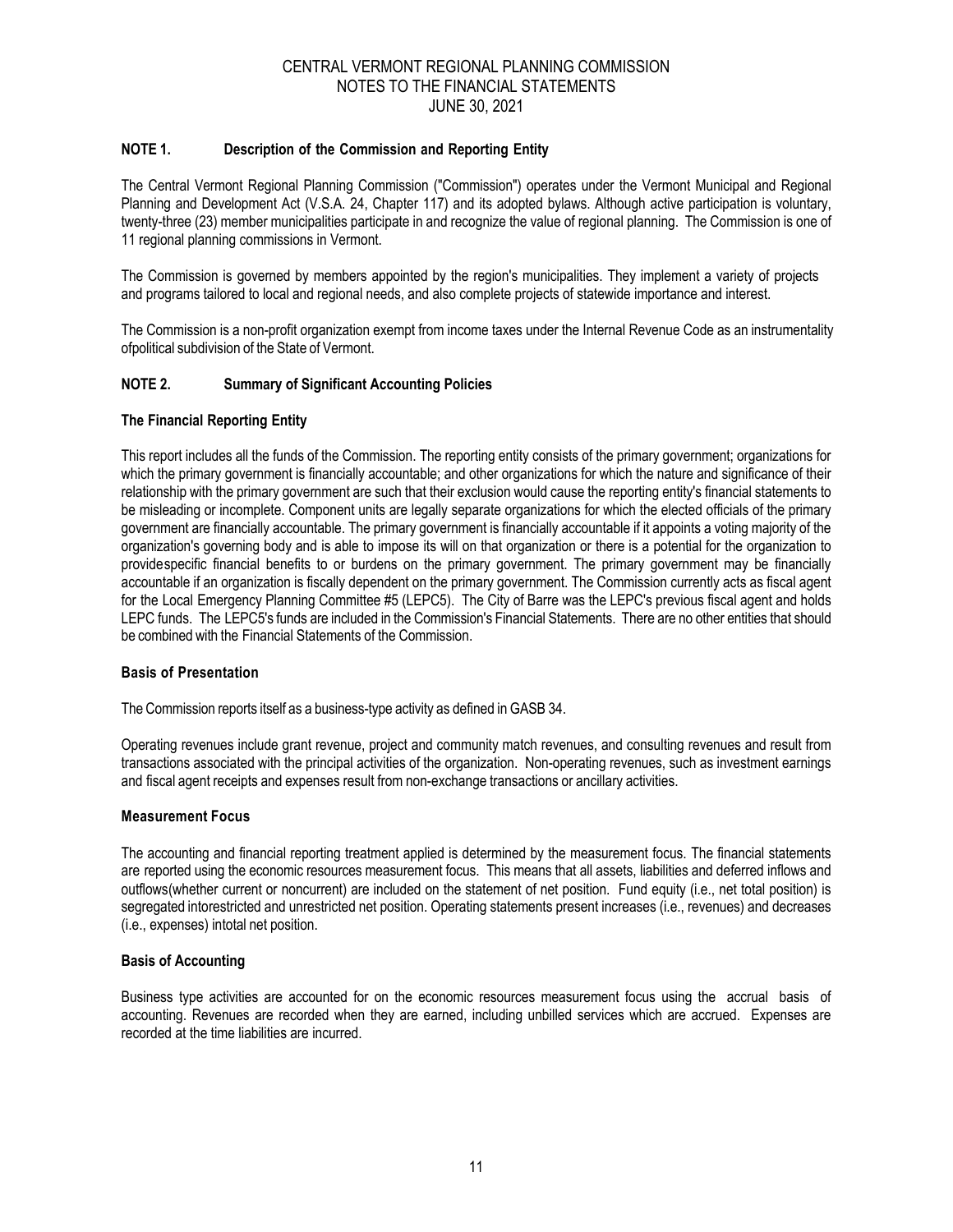#### **NOTE 2. Summary of Significant Accounting Policies (continued)**

#### **Basis of Accounting (Continued)**

Under the terms of grant agreements, the Commission funds certain programs by a combination of specific cost-reimbursement grants and general revenues. Thus, when program expenses are incurred, there are both restricted and unrestricted net positions available to finance the program. It is the Commission's policy to first apply cost-reimbursement grant resources to such programs followed by general revenues. Expenditure-driven grants are recognized as revenue when the qualifying expenditures have been incurred and other grant requirements have been met.

#### **Changes in accounting principles**

Effective July 1, 2019, Central Vermont Regional Planning Commission adopted Accounting Standards Update (ASU) 2014-09, Revenue from Contracts with Customers (Topic 606), as amended, as management believes the standard improves the usefulness and understandability of the Organization's financial reporting. Analysis of various provisions of this standard resulted in no significant changes in the way the Organization recognizes revenue and, therefore, no changes to the previously issued audited financial statements were required on a retrospective basis. The presentation and disclosures of revenue have been enhanced in accordance with the standard.

Effective July 1, 2019, CVRPC also adopted ASU 2016-18, Statement of Cash Flows (Topic 230), as amended. This ASU requires that a statement of cash flows explain the changes during the period in the total cash, cash equivalents and amounts generally described as restricted cash. The Organization has applied the provisions of ASU 2016-18 retrospectively to all periods presented with no effect on net assets.

Effective July 1, 2019, CVRPC adopted the provisions of ASU 2018-08, Clarifying the Scope and the Accounting Guidance for Contributions Received and Contributions Made (Topic 958). This accounting standard is meant to help not-for-profit entities evaluate whether transactions should be accounted for as contributions or as exchange transactions and, if the transaction is identified as a contribution, whether it is conditional or unconditional. There was no material impact to the financial statements as a result of adoption, and no effect on net assets or previously issued financial statements.

Effective July 1, 2019, CVRPC also adopted ASU 2016-01, Financial Instruments - Overall (Subtopic 825-10): Recognition and Measurement of Financial Assets and Financial Liabilities and ASU 2018-13, Fair Value Measurement (Topic 820) Disclosure Framework - Changes to the Disclosure Requirements for Fair Value Measurement. These ASUs modify or remove certain disclosure requirements that were previously required. There was no material impact to the financial statements as a result of adoption, and no effect on net assets or previously issued financial statements.

#### **Donated Services**

Central Vermont Regional Planning Commission receives non-cash contributions in the form of member communities and other organizations performing various planning tasks to assist the Commission. These in-kind contributions are used as match for grants at an estimated hourly rate or the actual billing rate, if available. These contributions may not reflect 100% of in-kind contributions in the financial statements of the Commission.

#### **Use of Estimates**

The presentation of financial statements in conformity with generally accepted accounting principles requires management to make estimates and assumptions that affect the reported amounts of assets and liabilities and disclosure of contingent assets and liabilities at the date of the financial statements and the reported amounts of revenues and expenses during the reporting period. Actual results could differ from those estimates.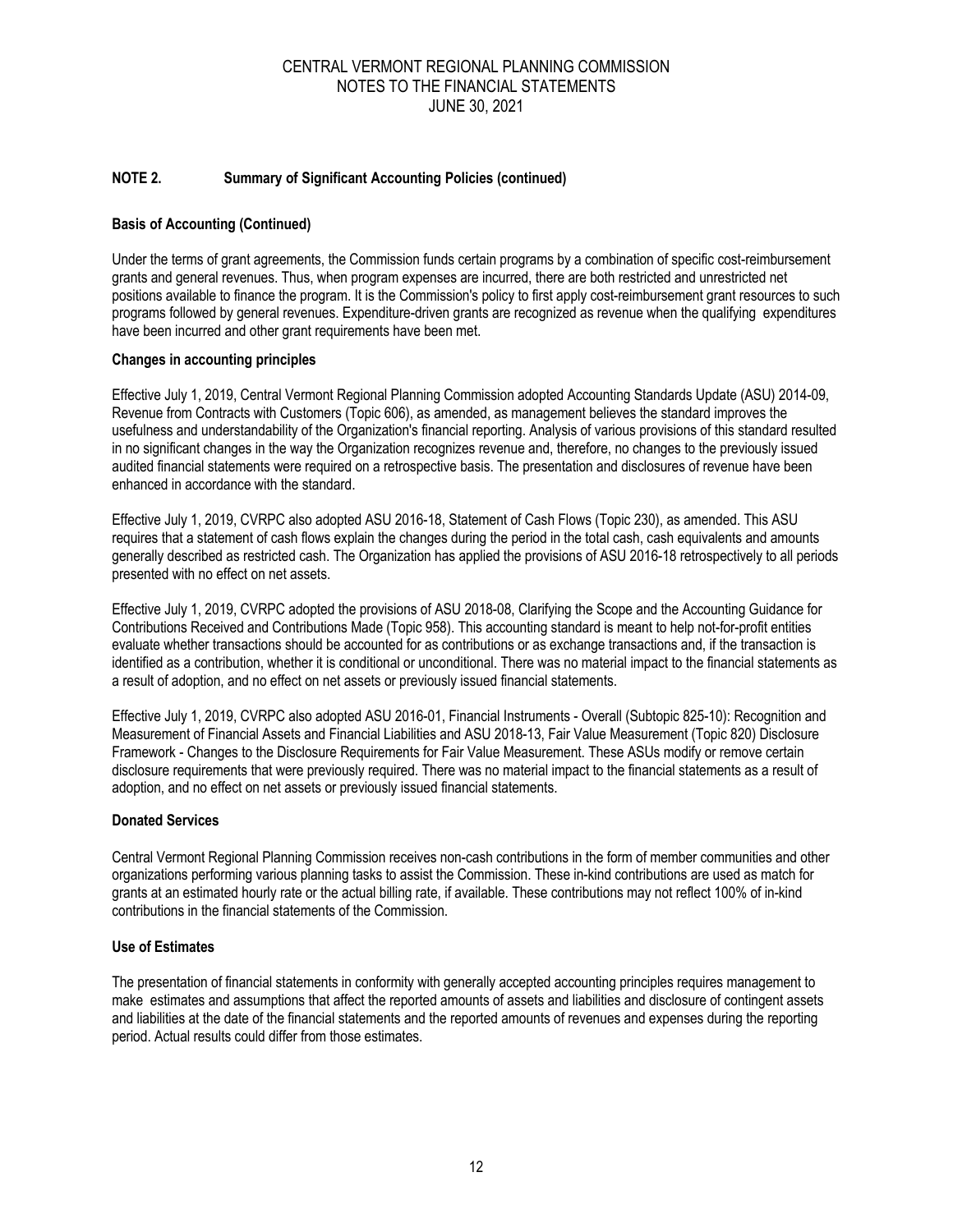#### **NOTE 2. Summary of Significant Accounting Policies (continued)**

#### **Cash and Cash Equivalents**

For the purpose of the statement of net position, cash and cash equivalents includes all cash on hand, demand, deposits, savings accounts, and certificates of deposits of the Commission, with an initial maturity of three months of less.

#### **Capital Assets**

Capital assets are reported at actual cost. Major outlays for capital assets and improvements are capitalized as purchased. The cost of normal maintenance and repairs that do not add to the value of the asset or materially extend the assets' lives are not capitalized. Central Vermont Regional Planning Commission does not own major general infrastructure assets.

Capital assets are depreciated in order that the cost of these assets will be charged to expenses over their estimated services lives of three to ten years, using the straight-line method of calculating depreciation.

Central Vermont Regional Planning Commission capitalizes any item with an original cost of \$5,000 or more and with a useful life of greater than one year.

#### **Compensated Absences**

The Commission's policy for compensated absences allows employees to accumulate earned but unused vacation leave. The liability for these compensated absences that is estimated not to exceed the amount to be paid from expendable available resources is recorded as a liability in the financial statements.

#### **Budget and Budgetary Accounting**

In accordance with the Commission's bylaws, the Board of Commissioners annually establishes an assessment rate for member municipality based on a per capita assessment. The Executive Committee adopts a general fund budget for the forthcoming year. The budget is prepared in accordance with generally accepted accounting principles for governmental activities.

#### **Deferred Outflows/Inflows of Resources**

In addition to assets, the statement of financial position will sometimes report a separate section for deferred outflows of resources. This separate financial statement element, "deferred outflows of resources", represents a consumption of net position that applies to a future period(s) and so will not be recognized as an outflow of resources (expense/expenditures) until then. The Commission has no items that qualify for reporting in this category. In addition to liabilities, the statement of financial position will sometimes report a separate section for deferred inflows of resources. This separate financial statement element, "deferred inflows of resources,' represents an acquisition of net position that applies to a future period(s) and so will not be recognized as an inflow of resources (revenue) until that time.

#### **Accrued Liabilities and Long-term Obligations**

All payables, accrued liabilities, and long-term obligations are reported on the financial statements. In general, payables and accrued liabilities that, once incurred, are paid in a timely manner and in full, from current financial resources are reported as obligations of the funds. However, compensated absences that are paid from funds are reported as liabilities on the fund financial statements only to the extent that they are due for payment during the current year.

#### **Net Position**

Net position represents the difference between assets and liabilities. Net position invested in capital assets, net of related debt consists of capital assets, net of accumulated depreciation, reduced by the outstanding balance of any borrowing used for the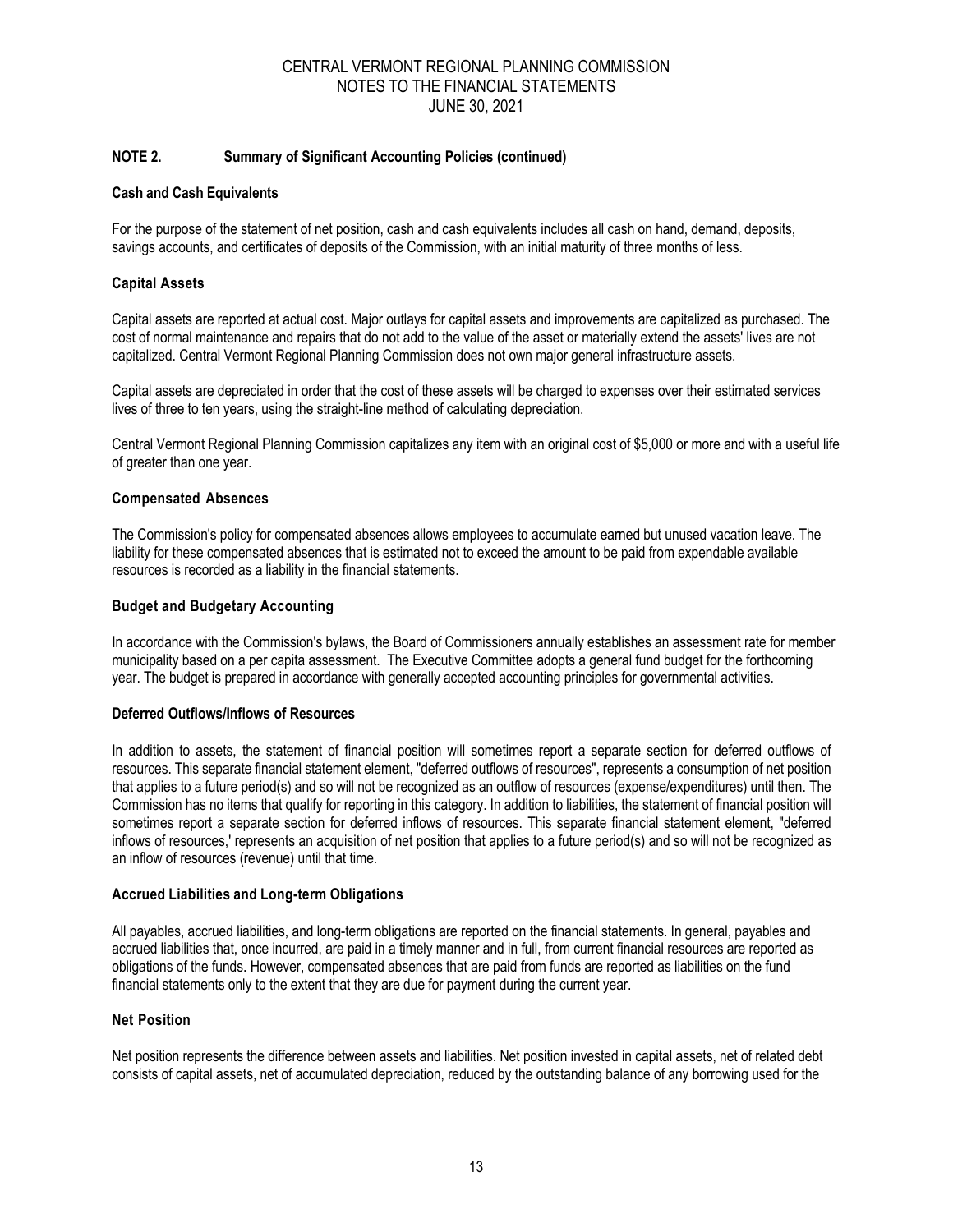#### **NOTE 2. Summary of Significant Accounting Policies (continued)**

#### **Net Position (continued)**

acquisition, construction, or improvement of those assets.

Net position is reported as restricted when there are limitations imposed on their use through the policies adopted by the Commission or through external restrictions imposed by creditors, grantors, or laws or regulations of other governments. The Commission's policy is to first apply restricted resources when an expense is incurred for purposes for which both restricted and unrestricted net assets are available.

#### **Indirect Cost Rate**

The indirect rate calculated, revised, and approved for this fiscal year was 115.13%. The rate was found to be reasonably stated, based on the June 30, 2020, fiscal year audit and in compliance with the financial agreement with the state and federal rule 2 CFR PART 225 (OMB CIRCULAR A-87). The rate was adjusted from the original indirect rate to 98% from March 1, 2021, through June 30, 2021 to avoid over recovery of indirect cost since it was projected that the administration costs would decrease for the last four months of FY21.

#### **NOTE 3. Cash**

Deposits and investments are categorized to give an indication of the level of risk assumed by the Commission at June 30, 2021.The categories are described as follows:

Category 1: Insured or collateralized with securities held by the entity or by its agent in the entity's name. Category 2: Collateralized with securities held by the pledging financial institution's trust department or agent but not inthe depositor's name.

Category 3: Uncollateralized.

As of June 30, 2021, all the Commission's deposits are Category 1.

Cash and Investments are as follows:

Deposits with Financial Institutions  $$352,519$ 

Total Cash  $$352,519$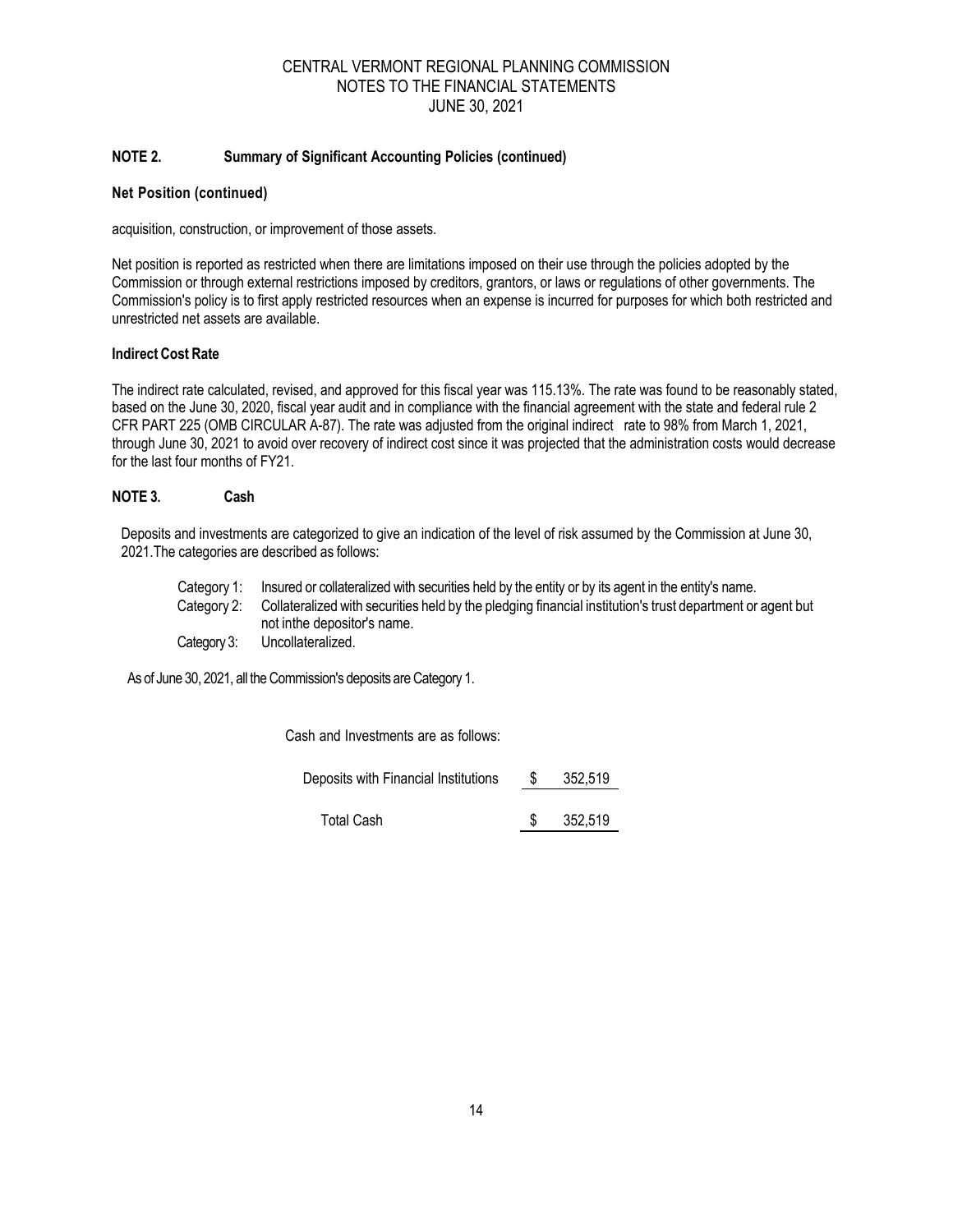#### **NOTE 3. Cash (Continued)**

#### **Custodial Credit Risk – Deposits**

Custodial credit risk is the risk that in the event of a bank failure, the Commission's deposits may not be returned to it. The Commission does have a deposit policy for custodial credit risk. As of June 30, 2021, none of the government bank balances were exposed to custodial credit risk.

|                     |    | <b>Book</b><br>Balance |   | Bank<br><b>Balance</b> |
|---------------------|----|------------------------|---|------------------------|
| <b>FDIC Insured</b> | S. | 352,519                | S | 352,527                |
| Total               | \$ | 352,519                | S | 352,527                |

The difference between the book and bank balances are reconciling items, primarily outstanding checks.

## **NOTE 4. Advertising**

The Commission expenses advertising costs as they are incurred. Advertising costs for the year ended June 30, 2021, were \$3,067.

#### **NOTE 5. Receivables**

Receivables consist of amounts due from grants, contracts, and other items. The Commission uses the allowance method for uncollectible receivables. Management has reviewed the accounts and determined that an allowance for doubtful accounts of \$0 is appropriate at June 30, 2021. Receivables from grants and contracts are below, which are a portion of total receivables.

|                      |   | 2021    |
|----------------------|---|---------|
| Grants and Contracts | S | 240,493 |
| Total                | S | 240,493 |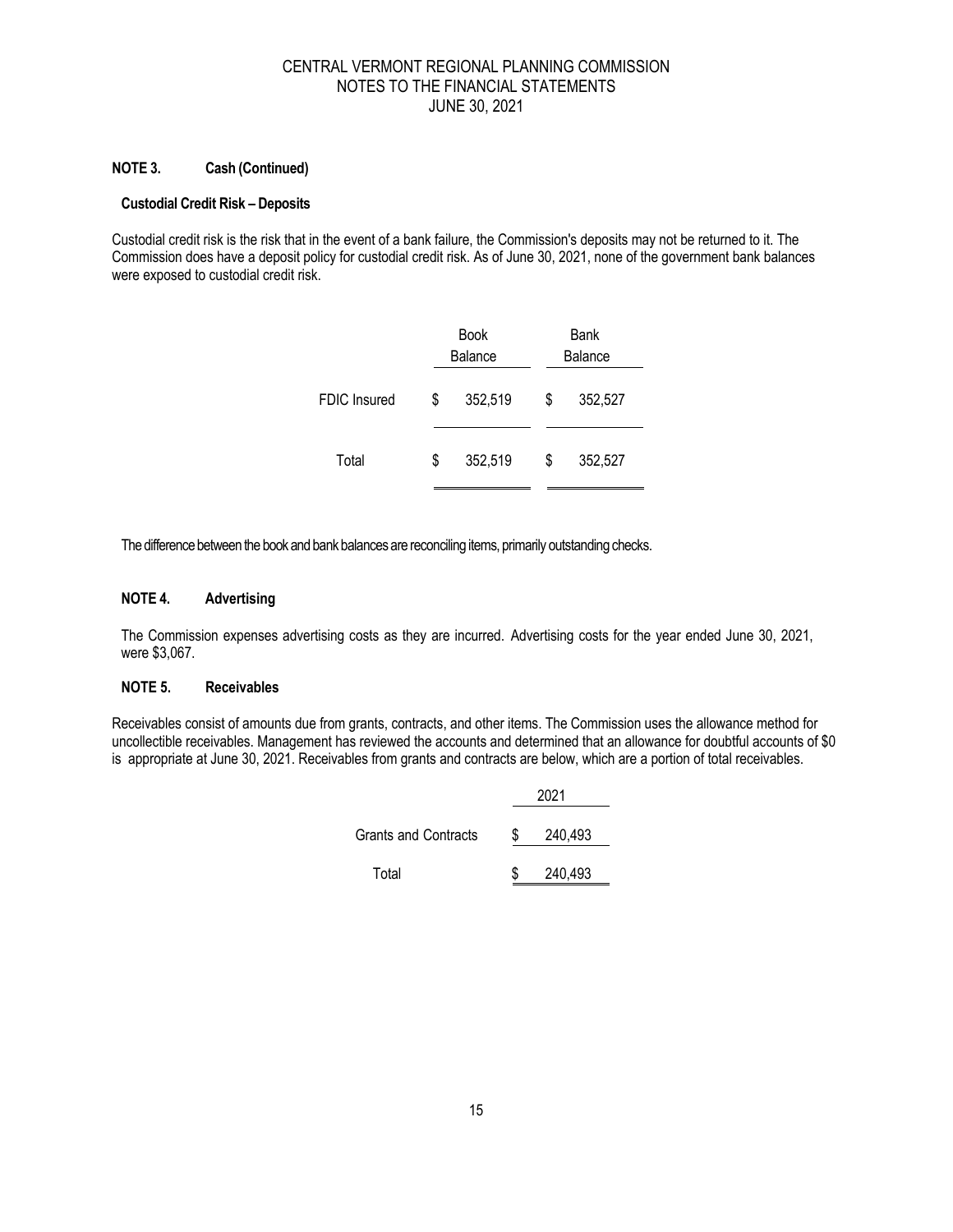## **NOTE 6. Capital Assets**

Capital asset activity for the fiscal year ended June 30, 2021 was as follows:

|                                                | Net Book Value<br>June 30, 2020<br>Additions |        |   | Deductions | Net Book Value<br>June 30, 2021 |    |        |
|------------------------------------------------|----------------------------------------------|--------|---|------------|---------------------------------|----|--------|
| Computers and equipment<br>Net of depreciation | \$                                           | 10,520 | S | 6.747      | (5,240)                         |    | 12,027 |
| Capital Assets - Net                           | \$                                           | 10,520 | S | 6.747      | (5,240)                         | \$ | 12,027 |

#### **NOTE 7. Unearned Grant Revenue**

For the year ended June 30, 2021, the Commission had received from grantors funds that had not yet been spent for their intended purpose, a total of \$1,685, which is shown in the Statement of Net Position as unearned grant revenue.

#### **NOTE 8. Pension Plans**

The Commission established a Simplified Employee Pension under which up to 5% of salary or wages is contributed quarterly to individual retirement accounts for each employee. The Plan was established on July 13, 1993 and covers all full-time employees with one (1) year of employment with the Commission. The plan was funded at 5% for the fiscal year ended June 30, 2021 and contributions totaled \$22,151. The Commission's total payroll for fiscal year ended June 30, 2021, was \$460,037 of which \$377,207 was covered by the pension plan.

#### **NOTE 9. Operating Lease**

The Commission entered a five-year lease for office space starting October 1, 2000, which has been extended in five-year increments until September 30, 2020, and then renewed for an additional year from October 2020 through September 2021. The Commission expended \$42,384 under this lease during the fiscal year ended June 30, 2021. The Commission entered into a new ten-year lease agreement effective October 2021 with annual future minimum lease payments of \$42,384 during the first five years and annual future minimum lease payments of \$43,709 for the second half of the lease term.

The Commission entered into a five-year copier lease starting July 27, 2017. Monthly payments are \$190, with minimum annual lease payments of \$2,280 for 2019 to 2022.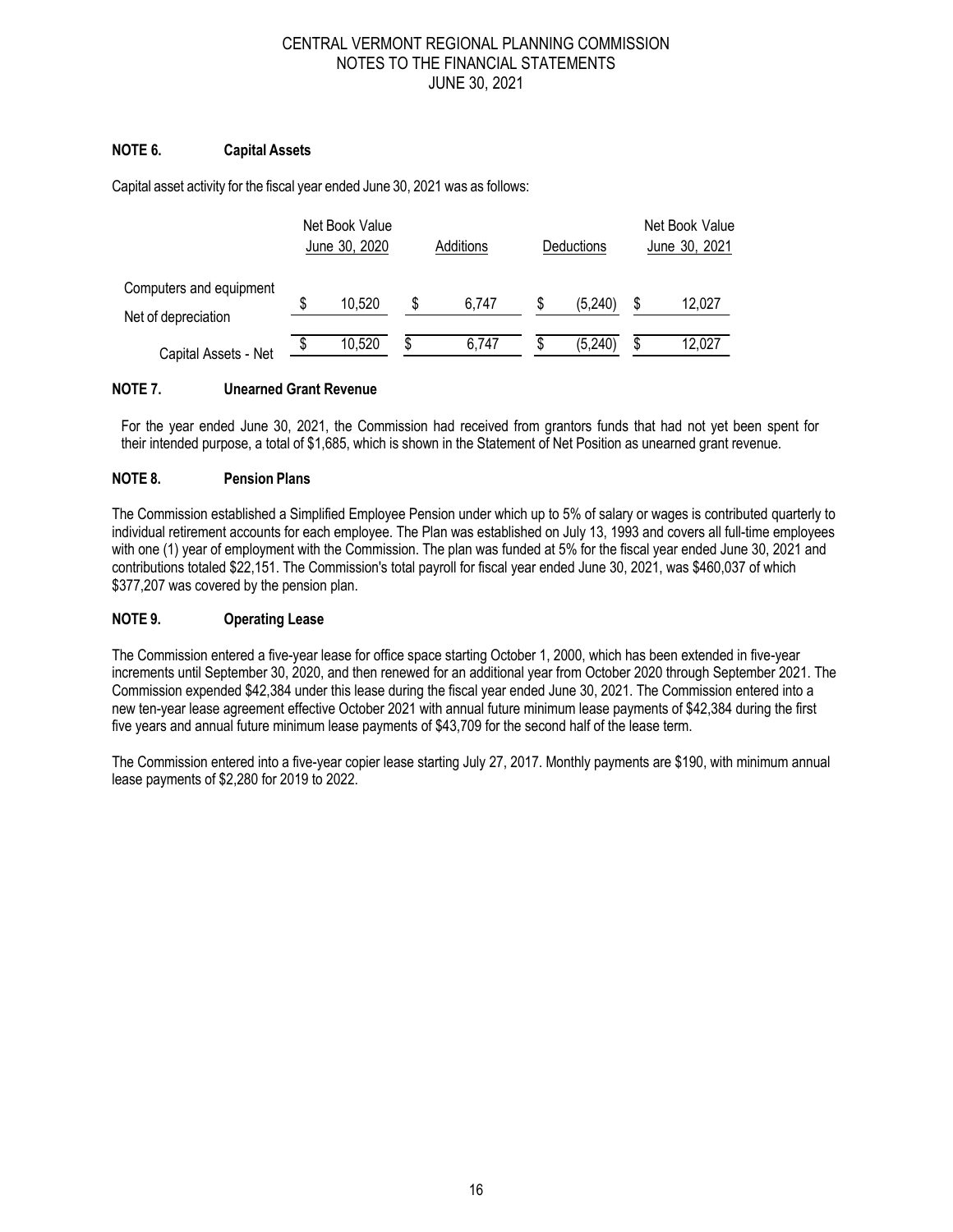## **NOTE 10. Federal State and Other Grants**

The Commission receives a major portion of its funds from Federal and State grants. Following is a schedule of those funds:

| Direct Federal Grants                                | \$            |
|------------------------------------------------------|---------------|
| Federal Grants Passed Through State and State Grants |               |
| ACCD                                                 | 267,580       |
| <b>Community Development</b>                         | 35,762        |
| Natural Resources                                    | 116,796       |
| <b>Public Safety</b>                                 | 175,755       |
| Agancy of Transportation                             | 244,903       |
|                                                      | 840,796       |
| Other:                                               |               |
| Municipal Contracts                                  | 76,352        |
|                                                      | \$<br>917,148 |

## **NOTE 11. Risk Management and Insurance**

The Commission participates in state and federally assisted grant programs which are subject to program compliance audits by the grantors or their representatives. The audits of these programs for or including the year ended June 30, 2021, have not yet been completed. Accordingly, the Commission's compliance with applicable grant requirements will be established at some future date. The amount, if any, of expenditures which may be disallowed by the granting agencies cannot be determined at this time, although the Commission expects such amounts, if any to be immaterial.

The Commission covers its significant risks of loss, which are identified with the assistance of insurance agents, by commercial insurance. Management believes such coverage is sufficient to preclude any significant uninsured losses to the Commission. There have been no significant reductions in insurance coverage or settlement amounts exceeding insurance coverage for the current or three (3) prior years.

## **NOTE 12. Line of Credit**

The Commission established a line of credit dated October 26, 2018, in the amount of \$100,000, with a flexible interest rate of prime plus 2%. The purpose of the line is to fund working capital and fund grants receivable. The line was extended for an additional three years, and the new maturity date is November 1, 2023.The line is collateralized by all assets of the Commission.

#### **NOTE 13. Significant Uncertainties**

On March 11, 2020, the World Health Organization declared the Coronavirus disease (COVID-19) a global pandemic. As a result of the spread of COVID-19, economic uncertainties have arisen which may negatively impact the Commission's operations. At present it is not possible, with any degree of certainty, to estimate the impact of COVID-19 on the revenues, expenditures, budget, or overall financial position of the Commission. No assurance can be given regarding future events or impacts because these actions and events are unpredictable or unknowable at this time and are outside the control of the Commission.

#### **NOTE 14. Subsequent Events**

Subsequent events are events or transactions that occur after the financial statement date, but before the financial statements are issued.

Management has evaluated subsequent events through October 29, 2021, the date the June 30, 2021 financial statements were available for issuance. There are no subsequent events to report.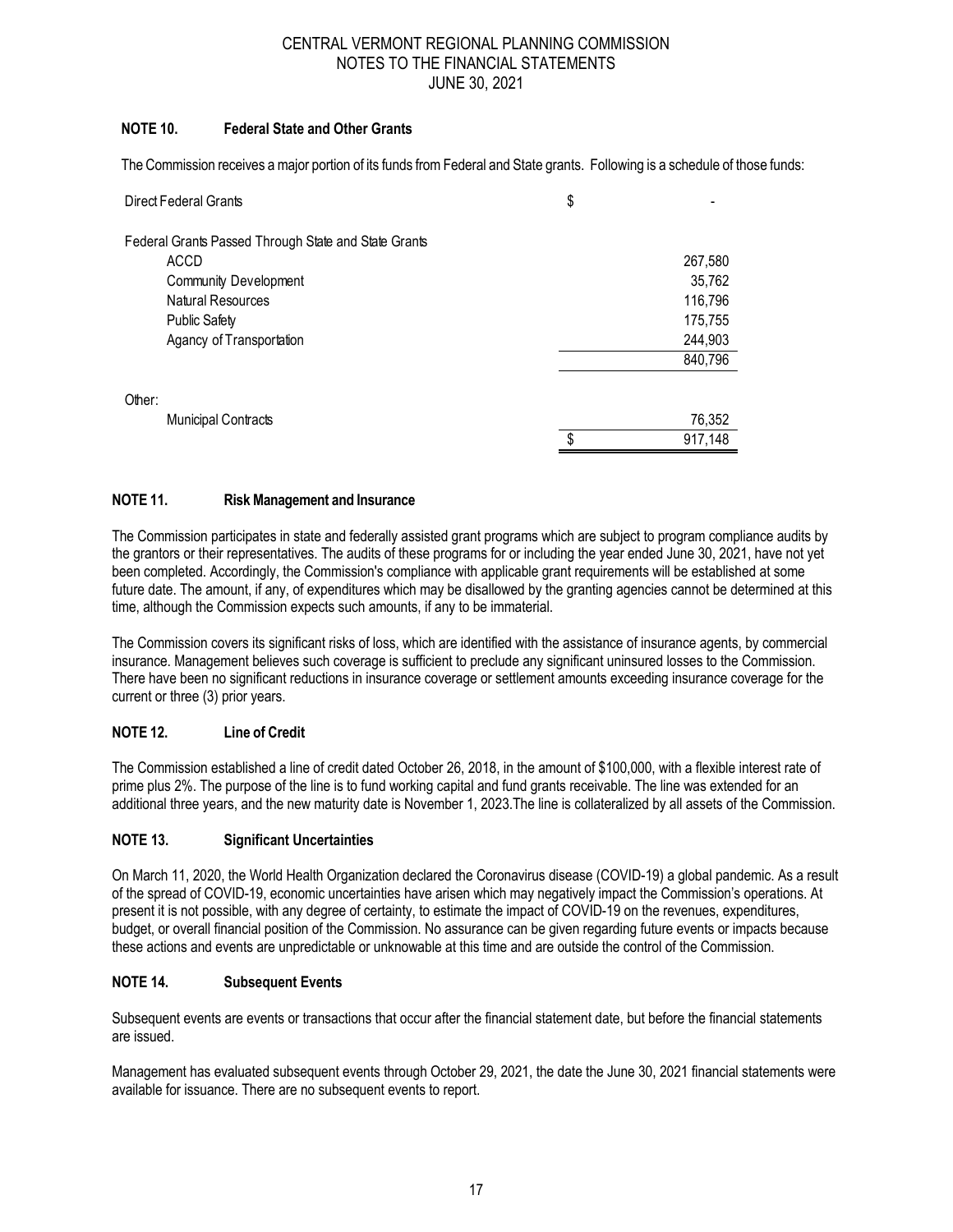## STATEMENT OF OPERATIONS BUDGET AND ACTUAL FOR THE YEAR ENDED JUNE 30, 2021 CENTRAL VERMONT REGIONAL PLANNING COMMISSION

|                                        |               |    |           | Favorable<br>(Unfavorable) |            |  |
|----------------------------------------|---------------|----|-----------|----------------------------|------------|--|
|                                        | Budget        |    | Actual    | Variance                   |            |  |
| OPERATING REVENUES                     |               |    |           |                            |            |  |
| State of Vermont - Agency of Commerce  |               |    |           |                            |            |  |
| and Community Development (ACCD)       | \$<br>272,678 | \$ | 267,580   | \$                         | (5,098)    |  |
| Federal, state and other grants        | 772,698       |    | 649,568   |                            | (123, 130) |  |
| Local communities - annual assessments | 79,875        |    | 79,875    |                            |            |  |
| Other income                           | 5,295         |    | 19,873    |                            | 14,578     |  |
| Total operating revenues               | 1,130,546     |    | 1,016,896 |                            | (113,650)  |  |
| OPERATING EXPENSES                     |               |    |           |                            |            |  |
| Salaries and wages                     | 489,209       |    | 460,037   |                            | 29,172     |  |
| Payroll taxes and benefits             | 157,860       |    | 154,115   |                            | 3,745      |  |
| Consultants                            | 234,242       |    | 158,115   |                            | 76,127     |  |
| Professional services                  | 68,600        |    | 61,794    |                            | 6,806      |  |
| Advertising                            | 3,454         |    | 3,067     |                            | 387        |  |
| Insurance                              | 4,848         |    | 6,793     |                            | (1,945)    |  |
| Copy and printing                      | 3,660         |    | 3,470     |                            | 190        |  |
| Depreciation                           | 4,800         |    | 5,239     |                            | (439)      |  |
| Rent and utilities                     | 44,743        |    | 44,463    |                            | 280        |  |
| Office expenses                        | 5,218         |    | 3,807     |                            | 1,411      |  |
| Equipment, repairs and software        | 16,407        |    | 12,196    |                            | 4,211      |  |
| Dues and subscriptions                 | 10,450        |    | 10,381    |                            | 69         |  |
| Telephone                              | 6,780         |    | 6,728     |                            | 52         |  |
| Travel                                 | 7,789         |    | 6,412     |                            | 1,377      |  |
| Meetings and programs                  | 2,900         |    | 2,738     |                            | 162        |  |
| Audit and legal services               | 10,950        |    | 10,860    |                            | 90         |  |
| Postage                                | 1,105         |    | 921       |                            | 184        |  |
| Other                                  | 2,060         |    | 1,236     |                            | 824        |  |
| Total operating expense                | 1,075,075     |    | 952,372   |                            | 122,703    |  |
| OPERATING INCOME                       | 55,471        | \$ | 64,524    | \$                         | 9,053      |  |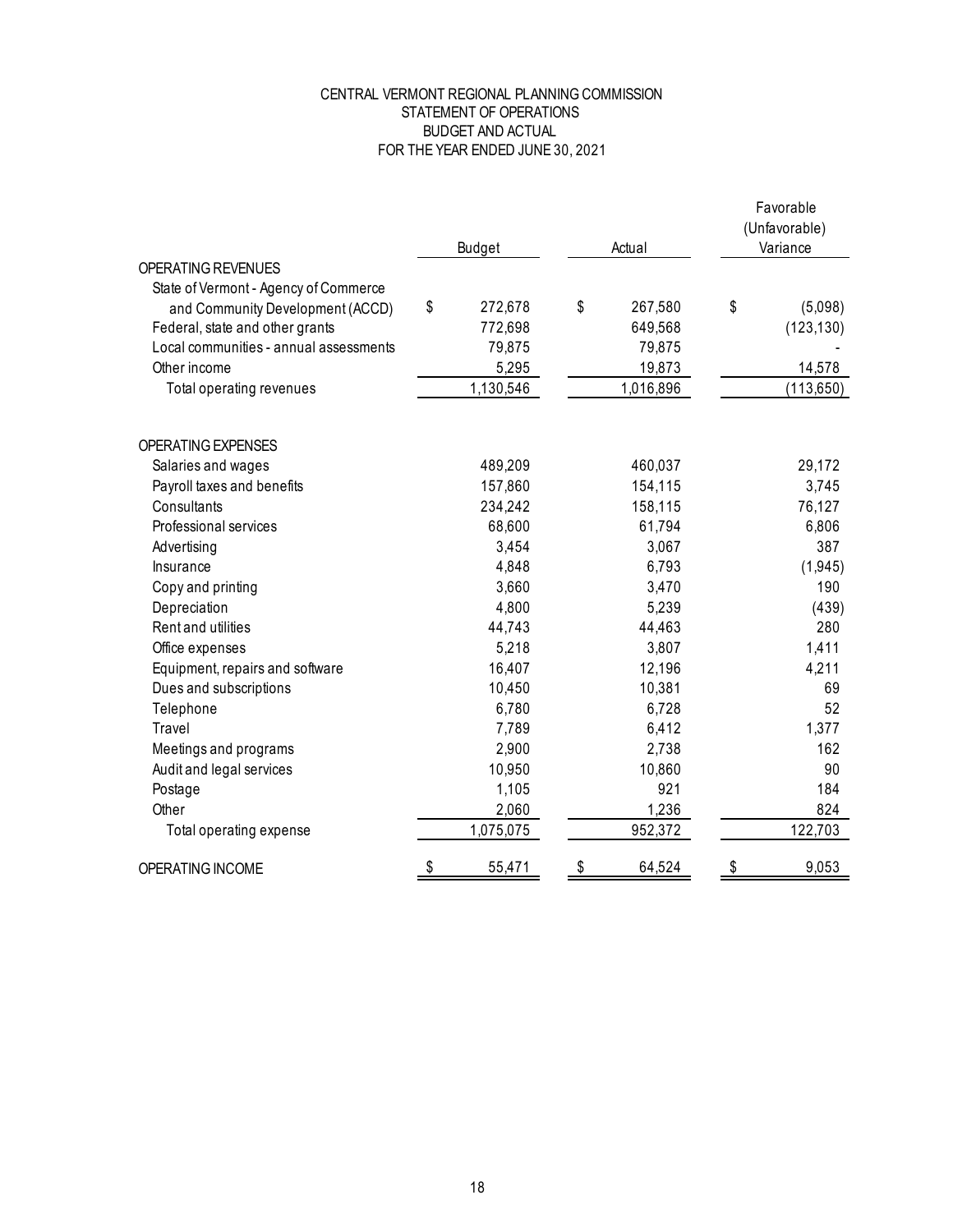## SCHEDULE OF DIRECT AND INDIRECT COSTS FOR THE YEAR ENDED JUNE 30, 2021 CENTRAL VERMONT REGIONAL PLANNING COMMISSION

|                                 | <b>Total Expenses</b><br>Direct Expenses |         | Unallowable<br>Indirect Expense |    | <b>Total Allowable</b><br>Indirect<br>Expense |    |         |
|---------------------------------|------------------------------------------|---------|---------------------------------|----|-----------------------------------------------|----|---------|
| Salaries and wages              | \$                                       | 460,037 | \$<br>280,412                   | \$ | 1,085                                         | \$ | 178,540 |
| Payroll taxes and benefits      |                                          | 154,115 | 87,464                          |    | 337                                           |    | 66,314  |
| Consultants                     |                                          | 158,115 | 158,115                         |    |                                               |    |         |
| Professional services           |                                          | 61,795  | 4,400                           |    |                                               |    | 57,395  |
| Advertising                     |                                          | 3,067   | 1,247                           |    |                                               |    | 1,820   |
| Insurance                       |                                          | 6,793   |                                 |    |                                               |    | 6,793   |
| Copy and printing               |                                          | 3,470   |                                 |    |                                               |    | 3,470   |
| Depreciation                    |                                          | 5,239   |                                 |    |                                               |    | 5,239   |
| Rent and utilities              |                                          | 44,463  |                                 |    |                                               |    | 44,463  |
| Office expenses                 |                                          | 3,807   | (40)                            |    | 25                                            |    | 3,822   |
| Equipment, repairs and software |                                          |         |                                 |    |                                               |    |         |
|                                 |                                          | 12,195  | 146                             |    |                                               |    | 12,049  |
| Dues and subscriptions          |                                          | 10,381  | 285                             |    | 6,705                                         |    | 3,391   |
| Telephone                       |                                          | 6,728   |                                 |    |                                               |    | 6,728   |
| Travel                          |                                          | 6,412   | 6,321                           |    | 71                                            |    | 20      |
| Meetings and programs           |                                          | 2,738   | 1,062                           |    | 53                                            |    | 1,623   |
| Audit and legal services        |                                          | 10,860  |                                 |    |                                               |    | 10,860  |
| Postage                         |                                          | 921     | 42                              |    |                                               |    | 879     |
| Other                           |                                          | 1,236   |                                 |    | 449                                           |    | 787     |
| Total operating expense         | -\$                                      | 952,372 | \$<br>539,455                   | \$ | 8,724                                         | \$ | 404,193 |